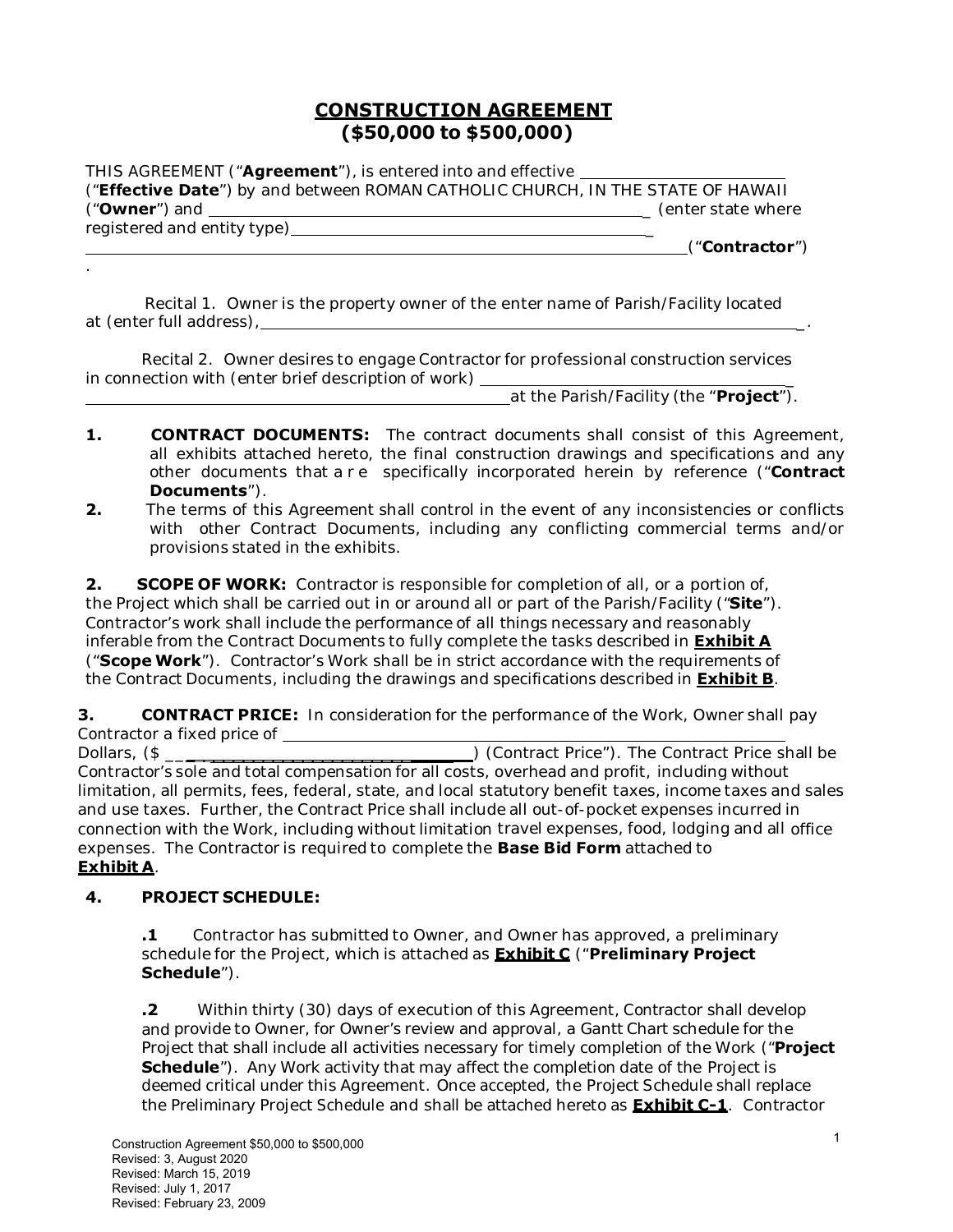shall promptly commence and diligently pursue completion of the Work within the time parameters, including all

interim milestone dates, set forth in the Project Schedule ("**Contract Time**"). The Project Schedule and all subsequent updates and revisions to the Contract Time shall be printed in a Gantt Chart format in a program acceptable to Owner. However, at a minimum, the Project Schedule shall include the following: (1) permit dates, (2) procurement dates, (3) dates and durations required for Owner's reviews and approvals, (4) dates by which Owner-furnished material and equipment must be supplied, and (5) other critical long lead items. The Project Schedule shall also include the start and finish dates for construction of all critical path activities, all interim milestone dates and the date of Substantial Completion, as defined in Paragraph 32.2, Final Completion as defined in Paragraph 33.

**5.** SCHEDULE OF VALUES: Contractor has submitted to Owner, for the Owner's approval, a Schedule of Values for the Work, allocated by the Contract Documents, ("**Schedule of Values**"). The Schedule of Values will be used by the Owner to evaluate Contractor's Progress Payments, as described in Paragraph 28. A sample Schedule of Values is attached hereto as **Exhibit D**. Prior to the effective date of this agreement Owner shall have the right at any time to reject any portion of the Schedule of Values that does not accurately define the Work in reasonable detail, or if the detail provided does not accurately reflect an appropriate cost, allocation or proportion of the Work. Contractor will be required to revise promptly any rejected portion of the Schedule of Values upon demand by Owner. Approved Change Orders must be reflected I the Schedule of Values

**6. SCHEDULE OF SUBMITTALS:** Contractor shall prepare and submit to Owner, for Owner's review and approval, a schedule of shop drawings, product data, test reports, samples etc., required to be submitted for the Work ("**Schedule of Submittals**"). The Schedule of Submittals shall be in a format acceptable to Owner and the Project Architect/Consultant/Project Manager, as defined in Paragraph 20, and shall be attached hereto as **Exhibit E**. The Schedule of Submittals shall indicate all intended submissions, shall include the date by which each item will be submitted and the date by which final approval of the item must be obtained. Contractor shall consider the nature and complexity of each

submittal item and shall allow ample time for review, revision or correction, re-submittal and approval sufficiently well in advance of the construction requirements. Owner will require the Project Architect/Consultant/Project Manager to use its best efforts to complete such reviews within ten (10) days, but the Project Architect/Consultant/Project Manager will be afforded fifteen (15) days from receipt of submittal for review and approval. The Project Schedule will not be extended if Contractor fails to provide the intended submittals in accordance with the approved Schedule of Submittals. Upon prior written approval of Owner, Contractor may revise the Schedule of Submittals to comply with any approved changes to the Project Schedule and any approved changes to the Work.

**7.** CHANGE PROPOSALS: Upon the Effective Date of this Agreement, any change involving the Work ("**Additional Work**") or an increase or decrease in the amounts stated in the Schedule of Values, the Contract Price or the Contract Time may be accomplished only by a written order submitted by the Contractor to the Owner and subject to Owner's approval ("**Change Order**"). No Change Order will be effective unless agreed to in advance and bearing the signature of both parties.

**.1 Initiation.** Change Proposals may be initiated either by an Owner Directive or a Contractor Change Proposal Request as each is hereinafter defined: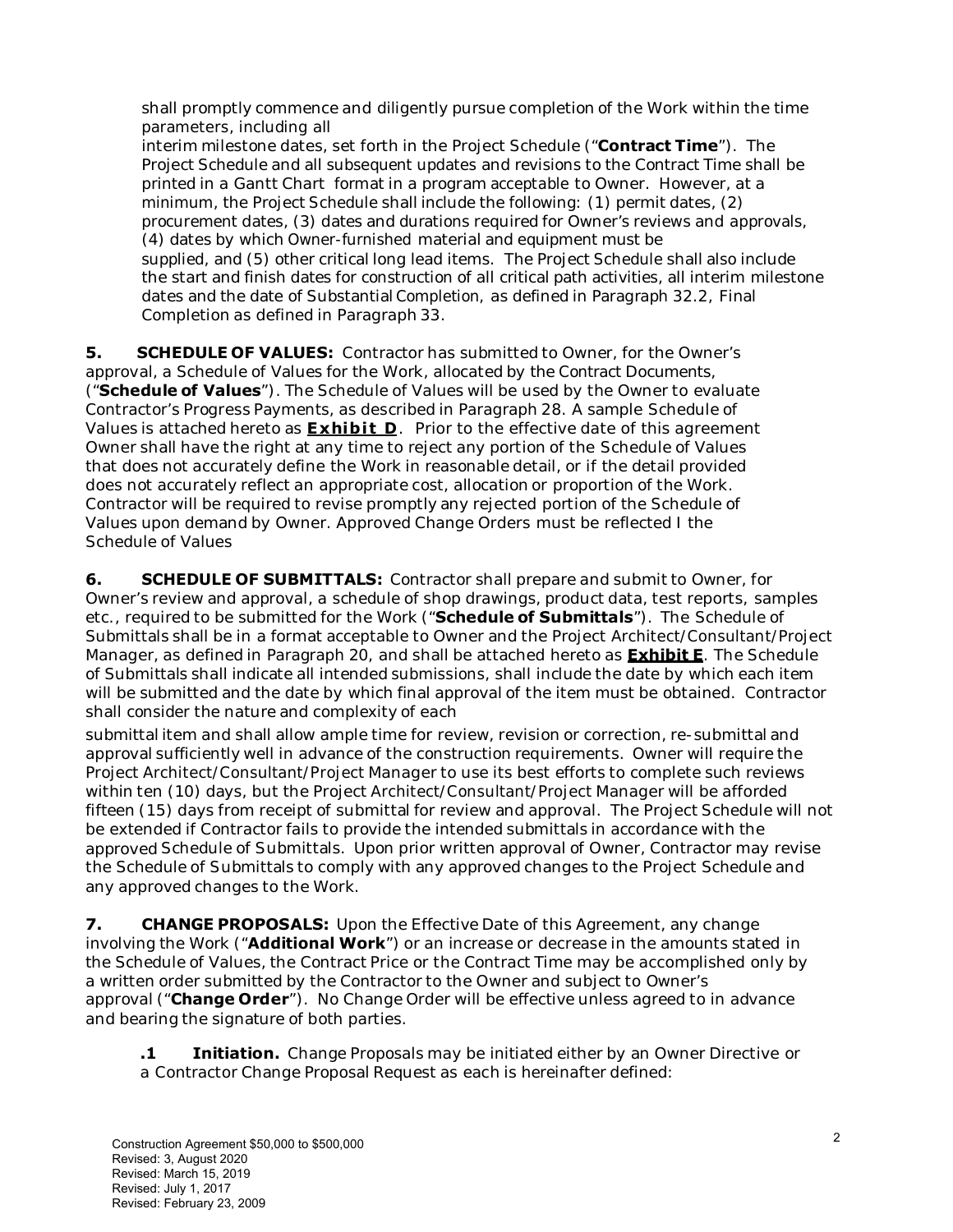**.a Owner Directive.** Owner may direct Contractor to increase, decrease, alter or clarify the Work by written notice ("**Owner Directive**"). Owner Directives may or may not involve a change to the Contract Price or the Contract Time.

**.b Change Proposal Request.** Contractor may provide written notice to Owner requesting Owner's consideration of certain events that Contractor believes have or will result in a change in Contractor's Work ("**Change Proposal Request**"). No Change Proposal Request, including requests which are based upon Owner Directives, RFI's, verbal directives and/or issues that are pursued as Change Order Claims, as hereinafter defined, will be deemed complete until the Change Proposal Request has been finalized as an approved Change Order.

**.2 Owner's Pricing Option.** Subject to Owner's request, the Additional Work authorized by a Change Order shall either be performed on a fixed fee, unit price or time and materials basis as follows:

**a** Fixed Fee Proposal. Contractor shall submit its fixed fee proposal within twenty (20) days after receipt of Owner's request therefore. Contractor's fixed fee proposal must be itemized and segregated by labor and materials for the various components of the Additional Work. As part of its proposal, Contractor must include signed proposals and supporting materials from the relevant subcontractors and vendors with sufficient breakdowns to enable Owner to verify actual costs of the Contractor and its subcontractors and vendors of every tier. Contractor shall be allowed a ten percent (10%) mark- up for costs of selfperformed labor and for Contractor's direct material andequipment purchases attributable to the Additional Work ("**Contractor's Mark Up**"). Contractor's Mark Up is for all overhead and profit attributable to the Additional Work. In addition, Contractor will be allowed a five percent (5%) mark-up on the approved value of Additional Work performed by its subcontractors and vendors and Contractor will be allowed a five percent (5%) mark-up on overhead and profit on equipment rented in performing the Additional Work either by Contractor or its subcontractors and vendors of any tier. Subcontractors shall be permitted a ten percent (10%) mark-up for costs of self-performed labor and for the subcontractor's direct material and equipment purchases attributable to the Additional Work ("**Subcontractor's Mark Up**"). Subcontractor's Mark Up is for all overhead and profit attributable to the Additional Work. As described herein, overhead and profit includes all other costs whatsoever beyond those enumerated above.

**.b Unit Price.** Contractor shall submit its unit price proposal within twenty (20) days after receipt of Owner's request therefore. Contractor's written proposal shall itemize the quantities of each item of Additional Work that has been identified for unit price purposes unless such unit price is already contained in the Agreement or has otherwise already been mutually agreed to between the parties. Contractor must itemize the estimated quantities that are already included within the Contract Price, if any, as well as the estimated quantities for Additional Work purposes for each requested unit price. The unit prices shall only be applicable to net quantities outside of the existing scope of Work for each item.

**.c Time and Materials.** Only in exceptional cases where time constraints so require, and only upon Owner's specific authorization, may Contractor perform Additional Work on a time and materials basis. In all other instances, the parties must mutually agree and finalize a Change Proposal before Contractor shall be authorized to proceed with any Additional Work. Any Change Proposals Requests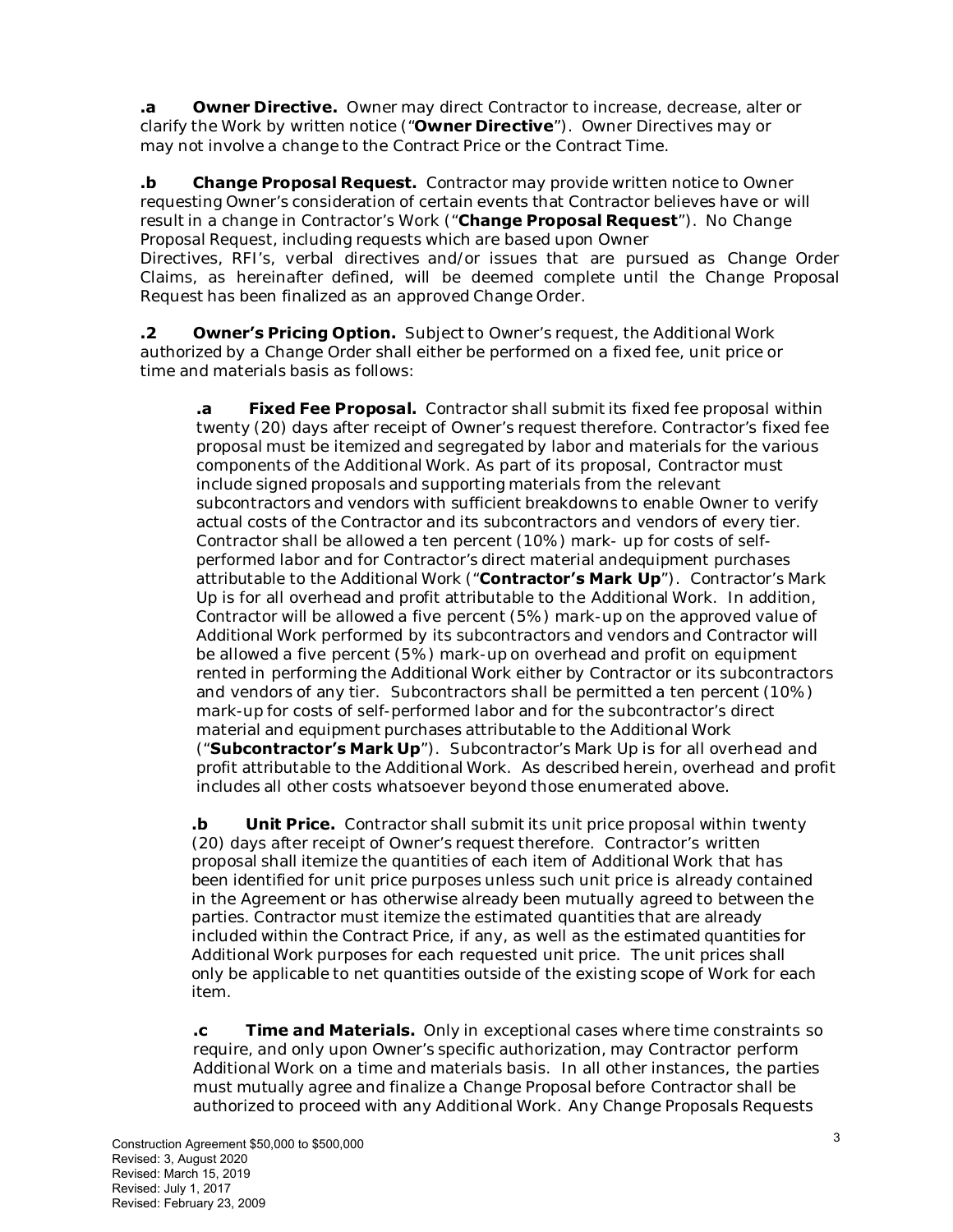submitted by Contractor under this Paragraph7.2.c must be supported by such documentation so as to verify entitlement as Owner may require.

**.3 Change Order Claims and Disputes.** Notwithstanding the dispute resolution terms of Paragraph 47, for any unresolved issue between the parties pertaining to Additional Work, the Contract Price and/or the Contract Time, including issues where the parties are continuing negotiations on rejected Change Orders ("**Change Order Claim**"), Contractor shall have the burden of establishing entitlement to any Additional Work and increases in the Contract Price and/or the Contract Time. Contractor shall submit a notice of claim ("**Notice of Claim**") to Owner within ten (10) days of Contractor's receipt of Owner's rejection of a Change Order. Contractor shall submit all such documentation required by Owner in support of such Change Order Claim within twenty (20) days of Contractor's submittal of the corresponding Notice of Claim. Contractor's failure to submit a Notice of Claim within the required time frame shall constitute a waiver of Contractor's Change Order Claim. All increases or decreases in the Contract Price shall be determined by applying the provisions of Paragraph 7.2.a, to Contractor's direct, actual cost for the Additional Work and shall be limited strictly to those amounts which are solely attributable to the corresponding Change Order Claim. Contractor shall substantiate any Change Order Claim for a change in the Contract Time with a CPM delay analysis. Any Change Order Claim not resolved by the parties within thirty (30) days after Owner's receipt of the Notice of Claim shall be set aside pending completion of the Work or earlier termination of this Agreement and the provisions of Paragraph 45 shall apply. However, both parties expressly acknowledge and agree that the requirements and limitations set forth in this Paragraph 7.3 exclusively govern the final determination of the extent of Contractor's damages for any Change Order Claim during any legal proceeding. Under no circumstances shall Contractor been titled to recover any amounts for lost productivity, inefficiency, out-of-sequence work, stacking of trades, idle equipment, lost profits, extended home office overhead, interest or any other indirect costs and Contractor hereby waives any right to claim such costs for a Change Order Claim under this Agreement.

**8. CONTRACTOR'S REPRESENTATIONS:** Contractor is being engaged by Owner in reliance upon Contractor's: (1) possession of all licenses and/or certifications as required in the local jurisdiction; (2) representations of professional expertise in the specific area of construction called for by this Agreement; and (3) ability to provide the required Work independently without substantial direction by Owner. Contractor shall comply with all applicable laws, codes, regulations, ordinances and rules, whether local, regional or national, with respect to the Work to be performed and the equipment or materials to be furnished hereunder and shall cause the Work to be constructed in compliance with this Agreement.

**9. CONTRACTOR'S WARRANTY:** Contractor warrants that the Work performed hereunder shall be performed in a first-class workmanlike manner and the materials and equipment provided shall be new and free from defects in workmanship and/or materials and equipment and agrees that any damage arising from any breach of this representation and warranty shall be promptly remedied by Contractor at its sole expense. If Contractor defaults or neglects to correct defective Work within a five (5) day period after receipt of written notice from Owner, Owner may, without prejudice to other remedies, correct such deficiencies at Contractor's expense. Contractor's warranty shall apply during performance of the Work and shall extend for the later of: (1) a period of twelve (12) months after the date of Final Completion, as defined in Paragraph 33; or (2) the period of such manufacturer's warranties provided for materials and equipment ("**Warranty Period**"). During the Warranty Period, Contractor shall be responsible for correcting any and all defects in workmanship, materials or equipment or other damages arising from a breach of this warranty at Contractor's sole cost and expense.

Construction Agreement \$50,000 to \$500,000 Revised: 3, August 2020 Revised: March 15, 2019 Revised: July 1, 2017 Revised: February 23, 2009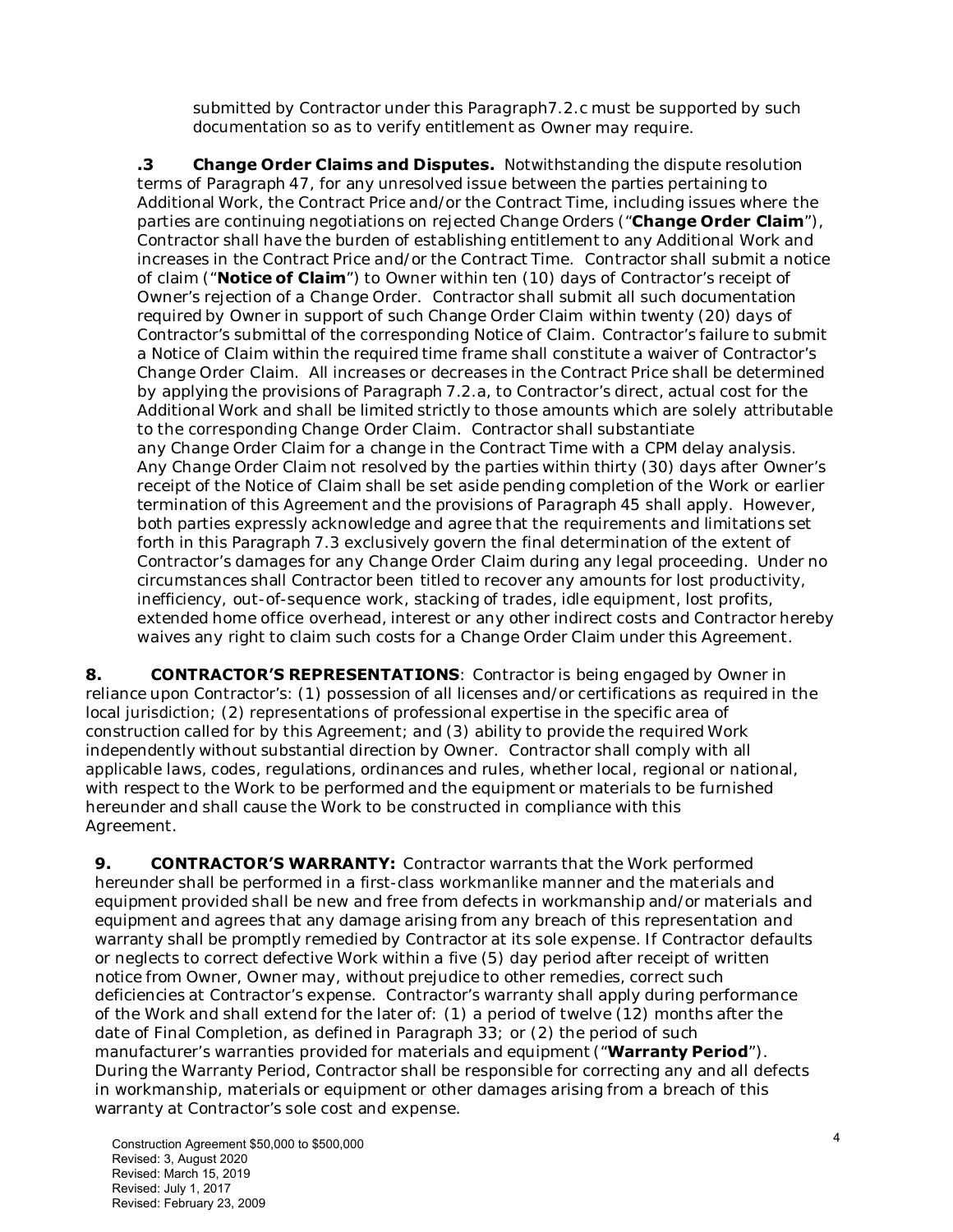**10. COOPERATION: (Renovation)** Contractor acknowledges that the Work is being performed in a fully operational Parish/Facility that is open to the public. Further, Contractor acknowledges that Owner may engage other contractors to provide work or services relating to the Project which may be carried out concurrently with Contractor's Work and that some interference from other contractors is anticipated. The Contractor shall coordinate its Work with the Parish/Facility and other contractors as follows:

**.1** Contractor shall schedule and conduct progress meetings on a weekly basis at which its subcontractors, the Project Architect/Consultant/Project Manager, Parish/Facility Project liaison, and Parish/Facility's other contractors and consultants may jointly discuss such matters as Work procedures, progress, scheduling and coordination.

**.2** Contractor shall schedule and coordinate its Work with the Parish/Facility to minimize disruption to Parish/Facility operations. Further, Contractor acknowledges that it has reviewed and shall abide by Parish/Facility house rules ("**House Rules**"), which are attached hereto as **Exhibit H**. Contractor agrees that the Parish/Facility may revise the House Rules at any time and Contractor agrees to adhere to any changes. The Parish/Facility will provide Contractor with a copy of any revised House Rules.

**.3** If any part of Contractor's Work depends upon the proper execution of work and services performed by another contractor, Contractor shall, prior to proceeding with its Work, inspect such other work and promptly report to the Architect and Project Manager any apparent discrepancies or defects in such other work. Failure to comply with these requirements shall bar any claims thereafter that defects in Contractor's Work are due to defects, delays, or disruptions in the work performed by others.

**.4** Contractor shall coordinate its construction activities with the activities of the other contractors. Contractor shall provide the necessary personnel to connect and coordinate its Work with others at the proper time and in a manner not to delay others or increase costs.

**.5** Contractor shall remedy promptly damage wrongfully caused by Contractor to Parish/Facility's existing property or completed or partially completed construction work performed by other contractors.

------OR-----

**10. COOPERATION: (New Build)** Contractor acknowledges that Parish/Facility may engage other contractors to provide work or services relating to the Project which may be carried out concurrently with Contractor's Work. Contractor further acknowledges that some interference from other contractors is anticipated. Contractor shall coordinate its Work with any work being performed by other contractors as follows:

and services performed by another contractor, Contractor shall, prior to proceeding with its Work, inspect such other work and promptly report to the Project Manager r any apparent discrepancies or defects in such other work. Failure to comply with these requirements shall bar any claims thereafter that defects in Contractor's Work are due to defects, delays, or disruptions in the work performed by others.

**.2** Contractor shall at all times coordinate its construction activities with the activities of the other contractors in a manner not to delay others or increase costs.

**.3** Contractor shall remedy promptly any damage wrongfully caused by Contractor to Parish/Facility's existing property or to any completed or partially completed construction work performed by other contractors.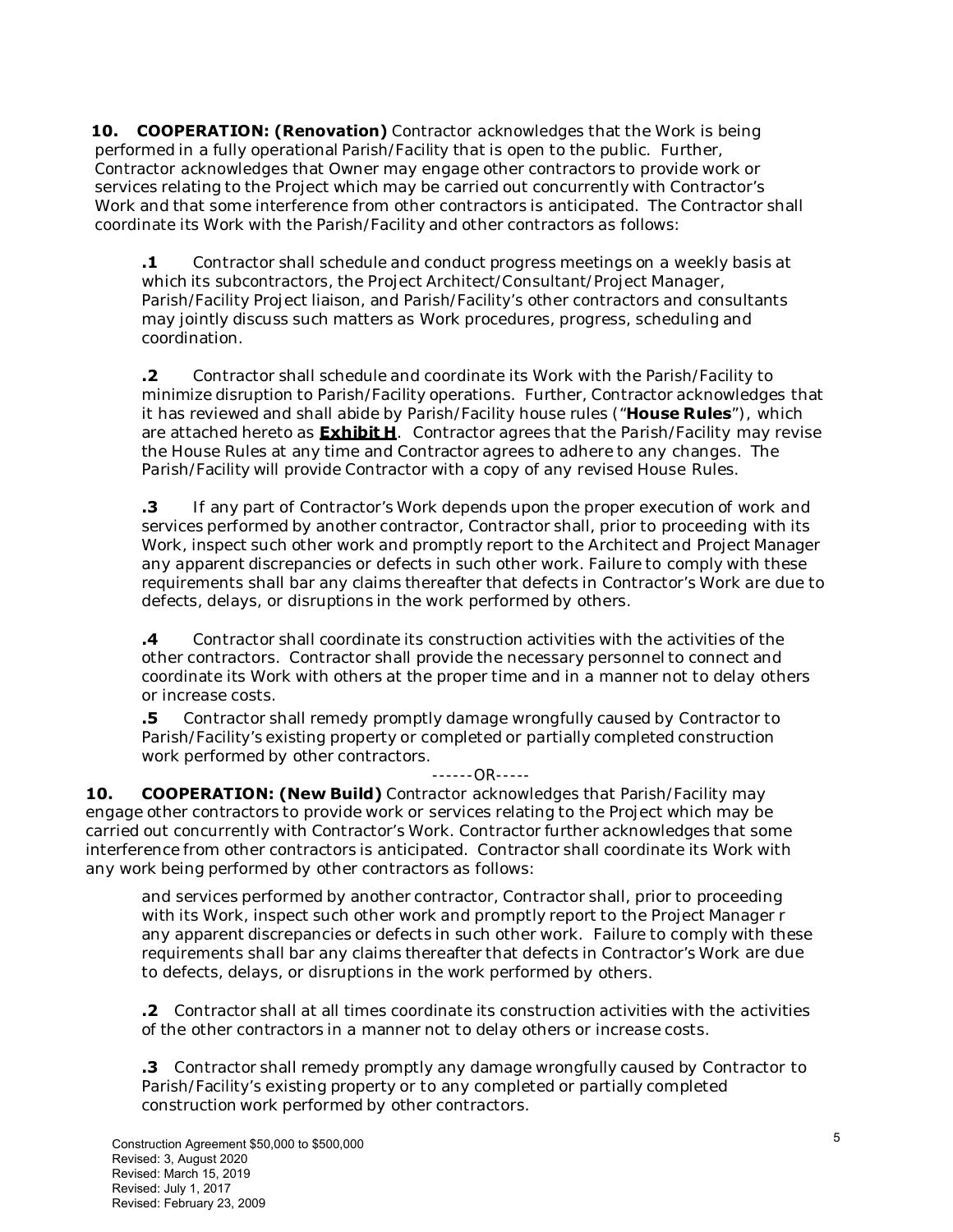**.4** Contractor shall schedule and conduct progress meetings on a weekly basis at which its subcontractors, the Project Architect/Consultant/Project Manager, Project Liaison Director, Parish/Facility Project Director and Parish/Facility's other contractors and consultants may jointly discuss such matters as Work procedures, progress, scheduling and coordination.

**.5** Contractor acknowledges that it has reviewed and shall abide by the Parish/Facility's house rules ("**House Rules**"), which are attached hereto as **Exhibit H**. Contractor agrees that the Parish/Facility may revise the House Rules at any time and Contractor agrees to adhere to any changes. The Parish/Facility will provide Contractor with a copy of any revised House Rules.

11. SITE CONDITIONS: Contractor has examined the Site and the Contract Documents and has familiarized itself fully with the conditions under which the Work shall be performed. Contractor assumes the risk of such conditions and shall complete fully the Work within the Contract Time and for the Contract Price. Any information about the Site that is furnished by Parish/Facility shall be for the convenience of Contractor and without any guarantee by Parish/Facility. Contractor shall not be responsible for latent defects or hidden conditions which are not reasonably discoverable by means of due diligence. However, Contractor must notify Parish/Facility in writing within ten (10) days after the first observance of such latent defects or hidden conditions or any claim for additional compensation shall be waived by Contractor.

**12. ALTERNATES AND SUBSTITUTIONS:** The following terms and conditions shall apply to any Contractor request for alternates or substitutions ("**Substitutions**"):

**.1** By requesting a Substitution, Contractor represents that the Substitution meets or exceeds the specifications and warranty of the originally specified item.

**.2** All requests for Substitutions shall be made through a written Change Proposal Request allowing sufficient time for evaluation by the Architect/Consultant/Project Manager and written response by Parish/Facility without jeopardizing the Contract Time.

**.3** The acceptance of any Substitution shall be at the Pastor's sole discretion. Any decrease in the cost of the Work resulting from such Substitution shall be treated as a reduction in the Contract Price.

**.4** All Substitutions shall be evidenced by a Change Order as described in Paragraph 7.

### **13. TOOLS, EQUIPMENT, MATERIALS AND SUPPLIES:**

**.1 Tools and Equipment.** Contractor shall provide at its expense, without remuneration or reimbursement of any kind, all equipment, materials, tools, construction equipment, machinery and supplies necessary to complete the Work in accordance with this Agreement.

**.2 Materials and Supplies.** Title to all Work, materials and equipment shall pass to Owner upon Contractor's receipt of payment for the same. Parish/Facility may enter upon the location where any material or equipment is manufactured or stored for purposes of inspection, checking, testing or for any other purpose Parish/Facility deems reasonably necessary. The parties acknowledge that certain materials will be supplied and delivered to the Project by Owner and that Contractor will assume responsibility for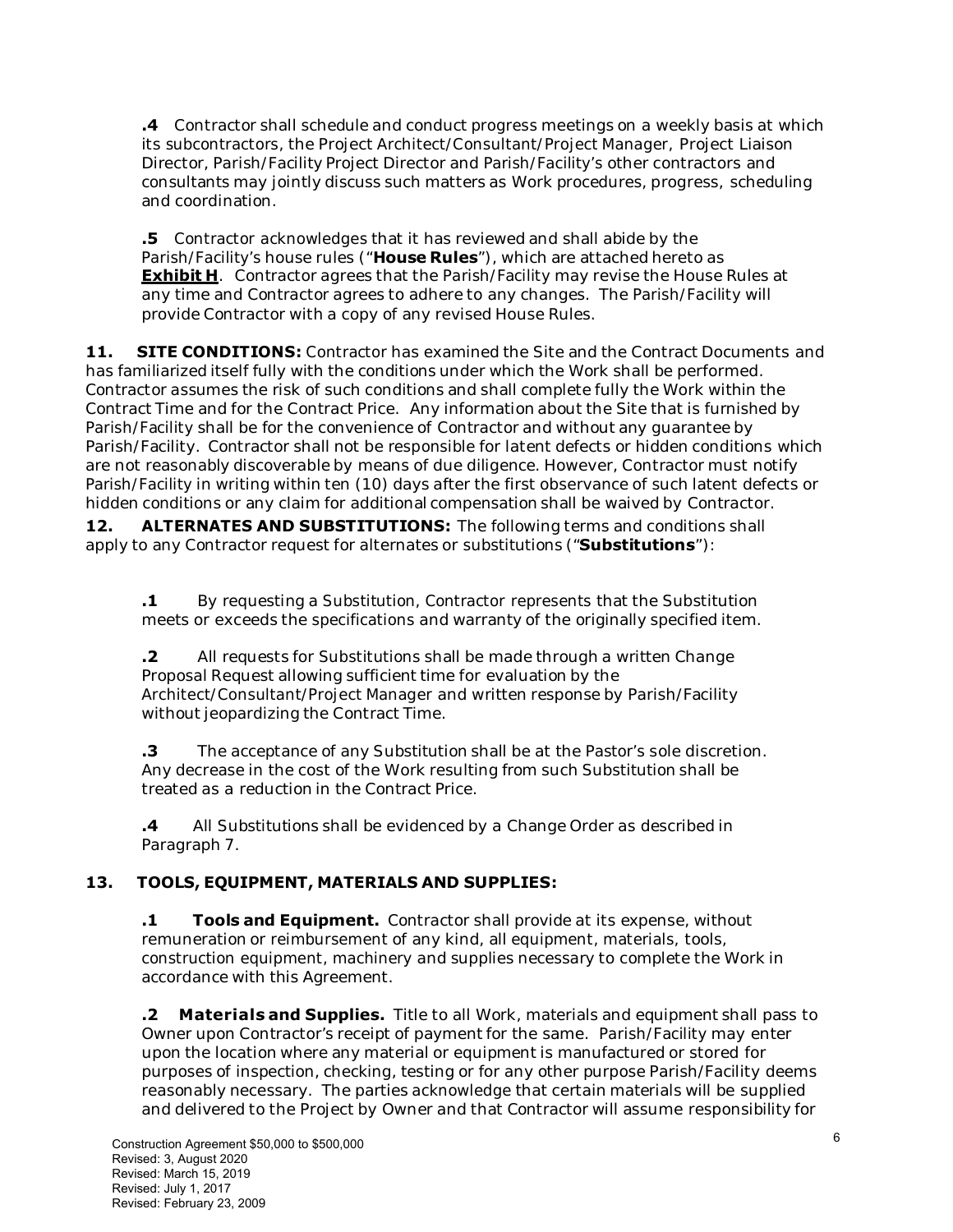such materials at the time they are unloaded from the truck at the Project or other location where they may be delivered by Parish/Facility.

**14. SUBCONTRACTORS AND VENDORS:** Contractor may engage subcontractors and vendors to perform all or any portion of the Work, provided that Contractor shall be responsible for payment to any and all such subcontractors and vendors. Contractor shall be responsible for the performance of its subcontractors and vendors of every tier to the same extent as if such subcontracted work was performed by Contractor directly. Prior to entering into subcontracts, Contractor shall provide Owner with a written list of the names of Contractor's proposed subcontractors and vendors for each portion of the Work for review and consent by Owner, which consent shall not be unreasonably withheld, conditioned or delayed. Contractor acknowledges that all duties and responsibilities set forth in this Agreement flow-down and shall be an integral part of each and every subcontract entered into by Contractor.

**15. FACILITIES AND TEMPORARY CONTROLS:** Contractor shall be responsible solely for the design, transport, erection, inspection and maintenance of all temporary supports and structures, including but not limited to: electricity and lighting, heat, telephone and fax, water, sanitary facilities, fire protection, hoisting equipment and machinery, staging and scaffolding, temporary equipment and materials, all shoring and bracing, all cranes, hoists, derricks and supports, barriers and fencing, water control, field office, storage facilities and all other types of temporary supports and structures required for the Work and provided by Contractor or its subcontractors of every tier while performing the Work.n providing the Work. The means and methods Contractor employs to provide the Work are matters entirely within its discretion and control in accordance with accepted industry practices. Contractor has no authority to act as an agent of Owner. Contractor

acknowledges and agrees that as an independent contractor, it is solely responsible and liable for performance of all duties, obligations and responsibilities as an employer of individuals hired or retained by Contractor to provide services to the Owner hereunder. Those duties, obligations and responsibilities shall include, but are not limited to, recruitment, interviewing, hiring, maintenance of personnel records, compliance with Form I-9 Employment Eligibility Verifications, drug testing, payment of wages, setting wage rates and supervision.

**17. EMPLOYEES:** Parish/Facility may, from time to time, establish reasonable rules and regulations relating to standards to be met by Contractor regarding the appearance or conduct of employees or agents, including all subcontractors and vendors performing Work at the Site. Contractor shall be responsible at all times for the conduct of all such persons. Contractor will remove, or cause to be removed, from the Site any persons to whom Owner may reasonably object and will ensure that such person(s) shall not thereafter be employed by Contractor in connection with the Work hereunder. Contractor shall not be required by Parish/Facility to engage in any personnel action which is, or may be deemed to be, against public policy or contrary to local, state or federal ordinance, rule or statute or to any collective bargaining agreement or other labor or employment contract.

**18. SAFETY:** Contractor shall be responsible at all times for the safety of its employees, the employees of its subcontractors and vendors of any tier, and their respective representatives and agents who are engaged in providing Work at the Site or in or around the Parish/Facility. Contractor shall fulfill all notice and reporting requirements and otherwise strictly comply with, and shall require all of its subcontractors and vendors to likewise comply with, all local, municipal, state and Federal laws and regulations of public authorities pertaining to health and safety. Further, Contractor shall institute the following safety measures: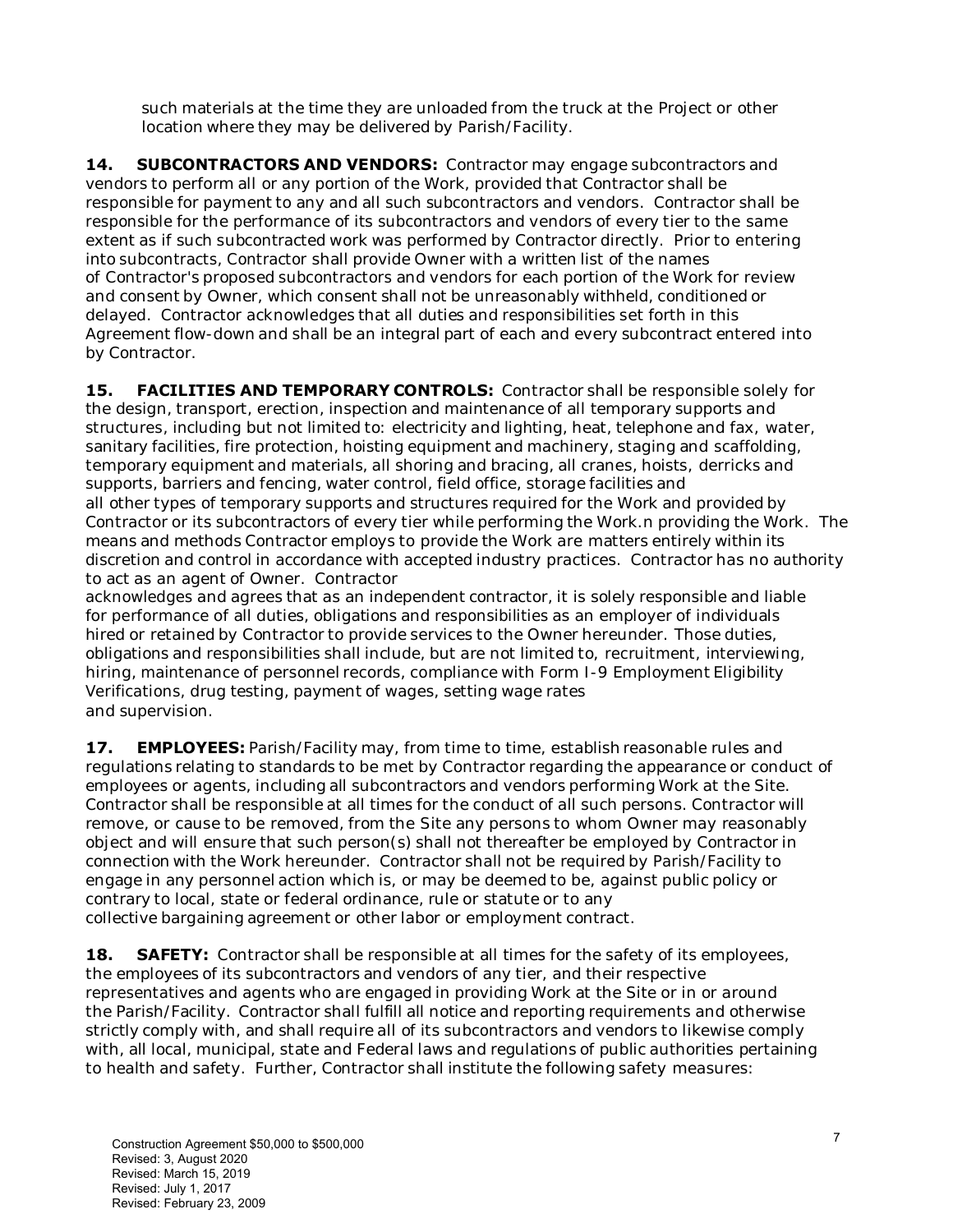**.1** Install "*Caution – Work in Progress*" signs in areas wherever and whenever Work is in progress;

**.2** Store all tools, construction debris and materials out of sight of parishioners in areas not being used;

**.3** Organize and broom clean areas daily;

**.4** Require all of Contractor's personnel to wear uniforms identifying them as such;

**.5** Notify Parish/Facility immediately whenever unsafe conditions existing outside of

Contractor's area of control are observed by Contractor or by any subcontractor or vendor;

**.6** Comply with any other reasonable safety measures that are required by the Parish/Facility;

**.7** Comply with any other safety requirements provided for in the Supplementary Conditions attached hereto as **Exhibit I**.

**19. SITE CLEAN UP:** Work performed under this Agreement shall comply with all laws, ordinances and regulations, whether local, regional or national, governing applicable noise, dust and pollution control requirements. Contractor shall at all times and on a daily basis during the course of the Work keep all Work areas in a clean and safe condition by removing promptly and disposing properly of all debris and rubbish generated by Contractor's operations and by all other contractors on the Project.

#### **20. AUTHORIZED REPRESENTATIVES:**

| <b>1.1 Architect.</b> The Architect for the Project is: ______________________________with an                                                                                                                                                                            |               |         |
|--------------------------------------------------------------------------------------------------------------------------------------------------------------------------------------------------------------------------------------------------------------------------|---------------|---------|
| 2. Consultant. The Consultant for the Project is: ______________________________                                                                                                                                                                                         | Telephone: E- | with an |
| .3<br><b>Project Manager.</b> The Project manager for this project is: _____________________<br><b>Contractor's Project Representative.</b> Contractor has appointed:<br>.3                                                                                              |               |         |
| be its representative, who is assigned solely to this Project, and is authorized to act on<br>Contractor's behalf with respect to the Project and whose decisions, notices and directives<br>shall be binding upon Contractor with respect to this Agreement.            |               |         |
| representative: Telephone: ___________________________E-mail: ___________________<br>to communicate to the General Contractor and the project team regarding Parish<br>events, special occasions and activities that require consideration by the General<br>Contractor. |               |         |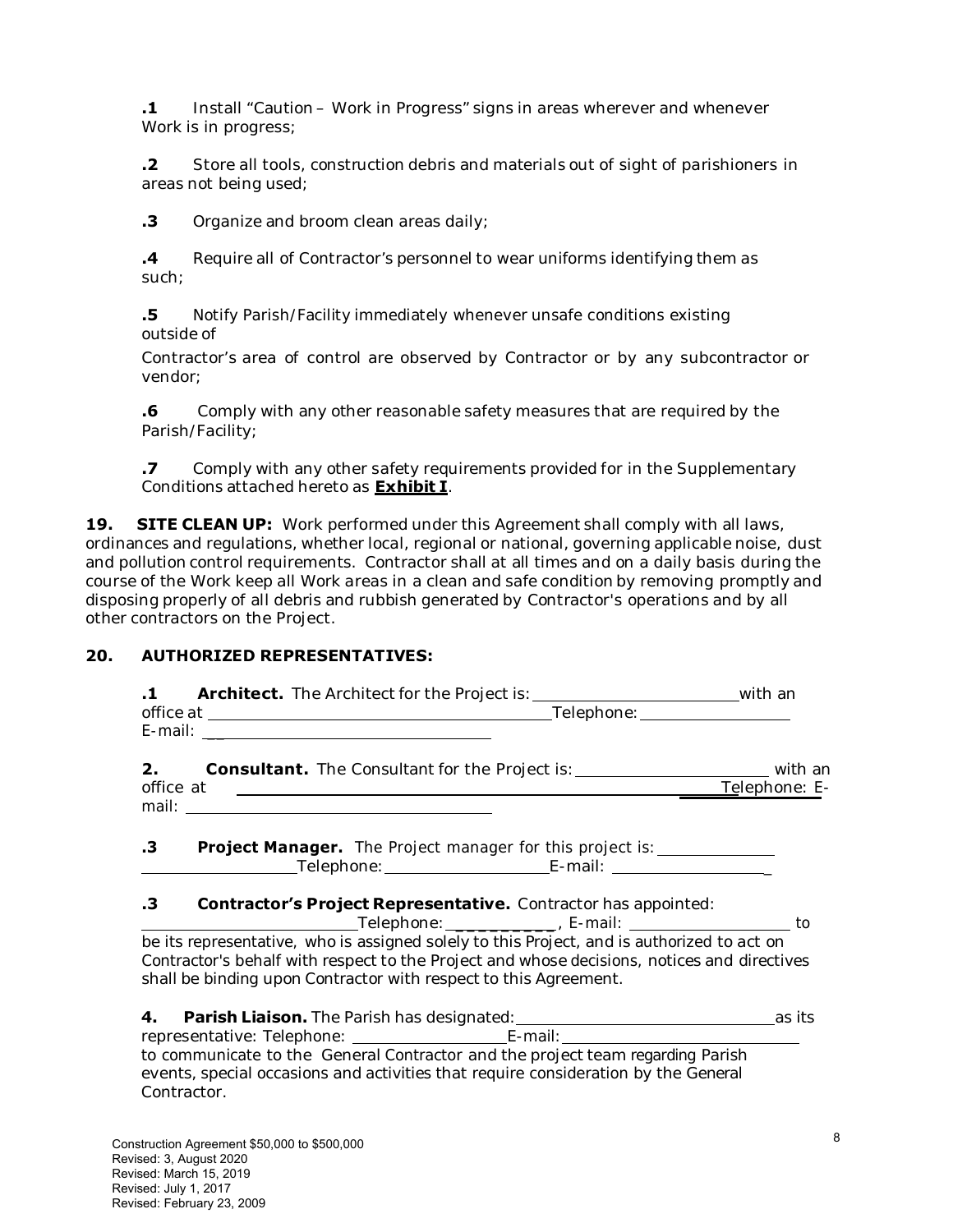**21. TIME OF THE ESSENCE:** Contractor acknowledges that **TIME IS OF THE ESSENCE** of this Agreement. In this regard, Contractor hereby accepts and confirms that the time allowed in the Project Schedule is reasonable for completing the Work and hereby agrees to dedicate such personnel and other resources as may be necessary to guarantee that the Work is continuously managed and performed in a diligent, skilled and workmanlike mannerin accordance with Owner's objectives of cost, time and quality.

**22. COMPLETION GUARANTY:** Subject to any approved Change Order authorizing an extension to the Project Schedule, Contractor hereby guarantees to (1) achieve each of the interim milestone dates shown on the Project Schedule; and (2) achieve Substantial Completion of the Work, as defined in Paragraph 32.2, within the Contract Time. Contractor's failure to achieve Substantial Completion within the Contract Time, except pursuant to a mutually agreed Change Order, shall constitute a breach of this Agreement. In the event that Contractor falls significantly behind the interim milestone dates or the Contract Time, Parish/Facility shall be entitled to require Contractor to implement a recovery schedule ("**Recovery Schedule**") within five (5) days, which Recovery Schedule shall only be effective if approved by Parish/Facility.

**23. EXTENSIONS OF TIME:** If Contractor is delayed at any time in the progress of the Work by an act or omission of Parish/Facility, Parish/Facility's employees, or separate contractors employed by Parish/Facility, or by changes ordered in the Work, or by Force Majeure, as defined in Paragraph 24, or by other causes which Parish/Facility and Contractor agree may justify delay ("**Excusable Delay**"), and Contractor has provided written notice to Parish/Facility within ten (10) days of the event causing the delay, then the Contract Time shall be reasonably extended by Change Order if such Change Order is approved by Owner in accordance with Paragraph 7 of this Agreement. Contractor's failure to submit written notice within ten (10) days of the event causing the delay shall constitute a waiver of Contractor's right to assert that an Excusable Delay justified an extension of time hereunder.

**24. FORCE MAJEURE:** In the event that Contractor is prevented from performing the Work hereunder by reason of any labor disputes, fire, unusual delay in deliveries, adverse weather conditions not reasonably anticipatable, unavoidable casualties or other causes beyond Contractor's and Parish/Facility's control ("**Force Majeure**"), resulting in delays to the Project Schedule, Contractor shall be entitled to an extension of time as provided in Paragraph 23.

**25. LIMITED DAMAGES FOR OWNER DELAYS:** To the extent that any delay is caused solely by Parish/Facility, its agents, consultants or separate contractors, which independently affects the critical path of the Project, it shall be deemed a compensable delay ("**Compensable Delay**"). All other delays, including Force Majeure delays, shall be non- compensable. Contractor agrees that any compensation for Compensable Delay shall be limited to the following costs when actually paid by Contractor: (1) direct costs of craft labor; (2) direct costs for materials and equipment; (3) direct rental charges for machinery and equipment; (4) direct sales and use taxes; and (5) extended project overhead. Under no circumstances shall Contractor be entitled to recover any amounts for lost productivity, inefficiency, out-of-sequence work, stacking of trades, idle equipment, lost profits, extended home office overhead, interest or any other indirect costs and Contractor hereby waives any right to claim such costs under this Agreement. Any compensation to Contractor for a Compensable Delay shall be documented in a Change Order in accordance with Paragraph 7 of this Agreement.

Construction Agreement \$50,000 to \$500,000 Revised: 3, August 2020 Revised: March 15, 2019 Revised: July 1, 2017 Revised: February 23, 2009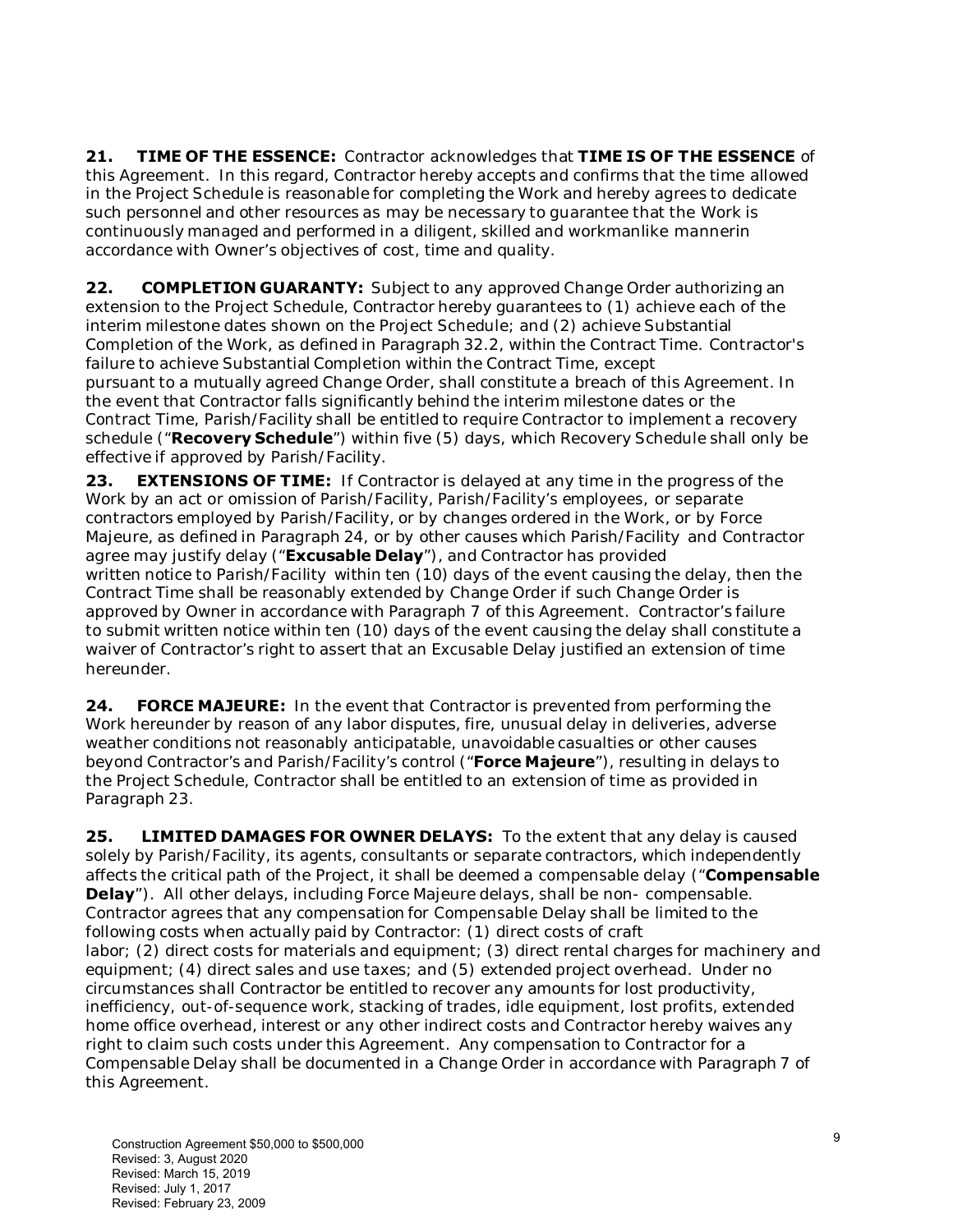**26. CONCURRENT DELAYS:** Any delay in the Work caused by any act or omission of Contractor or any subcontractor or vendor of any tier, which independently affects the Contract Time will not entitle the Contractor to an extension of time as provided in Paragraph 23 ("**Contractor Delay**"). Accordingly, Contractor is only entitled to an extension of time to the extent that an Excusable Delay exceeds a Contractor Delay when they are concurrent.

27. ACCELERATION: In the event Owner desires to accelerate the Project Schedule, or any revisions thereof, for reasons other than delays caused by Contractor, Parish/Facility shall notify Contractor in writing. Upon receipt of such written notification, Contractor shall require its personnel and its subcontractors and vendors to work such overtime hours and/or to increase their respective work forces as may be reasonably necessary to meet Parish/Facility's acceleration goals. In the event that such acceleration is ordered by Parish/Facility, Contractor's sole remedy shall be an adjustment in the Contract Price for Contractor's direct costs, as described in Paragraph 25, incurred in performing the accelerated Work.

**28. APPLICATIONS FOR PAYMENT:** Contractor will be paid monthly, based upon the progress of the Work ("**Progress Payment**") and within thirty (30) days of Final Completion, as defined in Paragraph 33.2 ("**Final Payment**"). On or before the twentieth (20<sup>th</sup>) day of each month, Contractor shall submit its application for payment for the preceding month ("**Application for Payment**") **EXHIBT D** to the Architect/Consultant/Project/Manager and Owner and supported by such documentation to verify entitlement, including lien waivers. Each such monthly Application for Payment shall be based upon the approvedSchedule of Values and shall identify clearly and itemize the percentage of Work satisfactorily completed by Contractor in a manner which facilitates review by Owner. Progress Payments shall be paid within thirty (30) days after Parish/Facility's receipt of Contractor's approved Application for Payment if the Application for Payment is received and approved by the Architect/Consultant/Project/Manager by on or before the twentieth (20<sup>th</sup>) of each month. Ten percent (10%) of the approved value of all Progress Payments shall be retained by Parish/Facility. Such retention shall be released as part of the Final Payment.

**29. JOINT PAYEE CHECKS:** If Contractor fails to make timely payments to any subcontractor or vendor, Parish/Facility may elect to issue one or more checks which are payable jointly to Contractor and the relevant subcontractor or vendor of any tier. Such checks shall be forwarded to Contractor for further handling. Parish/Facility may also elect to issue jointly payable checks in circumstances where a dispute exists between Parish/Facility and Contractor.

**30. OWNER'S RIGHT TO WITHHOLD:** Notwithstanding anything to the contrary herein, Parish/Facility may withhold from any Progress Payment or the Final Payment, up to one hundred percent (100%) of the amount which, in Parish/Facility's reasonable opinion, is necessary to protect Parish/Facility from any overpayment, claims, damages, lawsuits or

losses which may result from Contractor's failure to perform the Work in accordance with the requirements of this Agreement or under any other circumstances that Parish/Facility deems such withholding necessary, including but not limited to the following situations:

**.1** The overall percentage of Work satisfactorily completed by Contractor is less than the overall percentage of payments determined by adding: (a) all amounts previously paid by Parish/Facility; and (b) the pending invoice to be paid;

**.2** Contractor has failed to perform the Work in accordance with the Project Schedule, any revisions thereof, or any Recovery Schedule;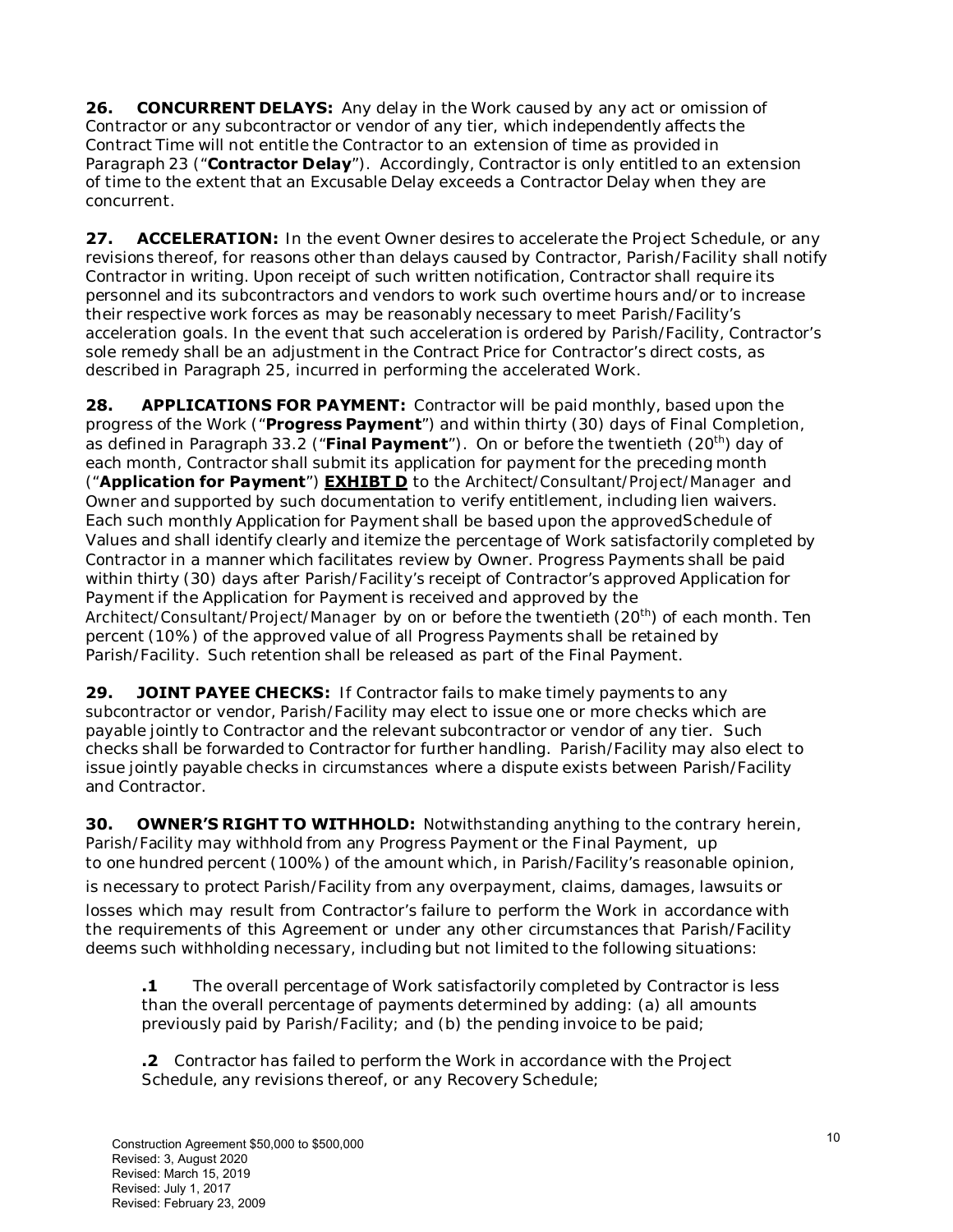**.3** Contractor has failed to perform the Work in accordance with the Contract Documents and the non-conforming Work has not been remedied in a timely manner after receipt of notice from Owner;

**.4** Parish/Facility has reasonable evidence that Contractor has not made timely or proper payments to subcontractors or vendors;

**.5** Contractor has failed to submit lien waivers as required by Paragraph 34 of this Agreement;

**.6** Contractor or any of its subcontractors or vendors of any tier have filed a mechanic's lien against the Project and Owner is not in default of its obligations to make payments to Contractor of undisputed amounts;

**.7** Contractor has failed to expeditiously take steps to post a bond or otherwise remove any mechanic's lien filed against the Project by any subcontractor or vendor of any tier;

**.8** Contractor has failed to provide timely access to Contractor's books and records for audit purposes to the extent described in Paragraph 43.

**31. DISPUTED PAYMENTS:** In the event of a dispute with respect to amounts payable under an Application for Payment, Parish/Facility shall pay all undisputed amounts and Contractor shall continue performing any remaining Work hereunder. Any amounts in dispute withheld by Parish/Facility shall be promptly paid after the earlier of: (1) settlement of the dispute by execution of a Change Order pursuant to Paragraph 7; or (2) a resolution of the dispute pursuant to Paragraph 47. It is provided, however, that the payment of any undisputed amounts shall not waive or otherwise limit Parish/Facility's rights with respect to any failure of the Work to comply with the requirements of the Contract Documents or Owner's audit rights as set forth in Paragraph 45.

### **32. SUBSTANTIAL COMPLETION:**

**.1 Substantial Completion Punch list Procedures.** Contractor's required punch list procedures prior to substantial completion shall be as follows:

**.a** Prior to any request by Contractor for a certificate of substantial completion, Contractor and Parish/Facility shall develop a proposed list of punch list items for purposes of determining substantial completion ("**Substantial Completion Punchlist**"). Contractor shall be responsible for completing, or causing to be completed, all items on the Substantial Completion Punchlist.

**.b** Contractor shall notify Parish/Facility in writing when the items on the Substantial Completion Punchlist have been completed so that Architect/Consultant/Project Manager may inspect the items to determine full completion. If Parish/Facility disagrees that the Substantial Completion Punchlist has been completed, Parish/Facility shall provide Contractor with a directive of the items that should be completed or corrected for purposes of substantial completion. Parish/Facility's failure to advise Contractor of any items specified in the Contract Documents shall not alter Contractor's responsibility to complete all Work necessary for Substantial Completion in accordance with the Contract Documents.

**.c** Upon receipt, Contractor shall complete and/or correct all listed items. Contractor shall then submit its request to Parish/Facility for another inspection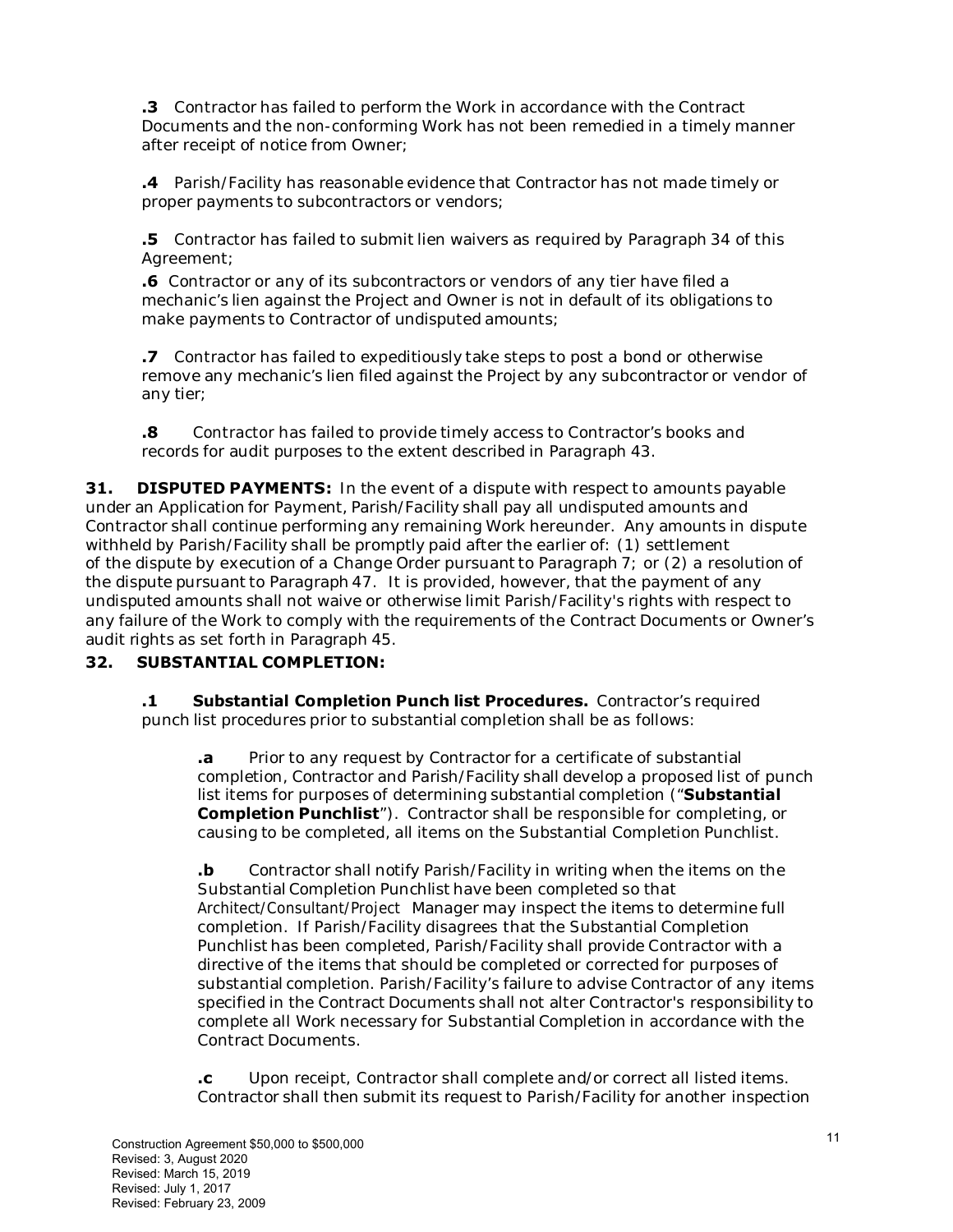to determine whether the Substantial Completion Punchlist has been completed. Such subsequent inspections or re-inspections shall be made jointly by Parish/Facility and Contractor.

**.d** Following completion of the Substantial Completion Punchlist, but prior to the issuance of a certificate of substantial completion, the parties shall develop a final punch list that must be completed prior to Final Completion, as defined in Paragraph 33.2 ("**Final Punchlist**"). Parish/Facility's review and written acceptance of the Final Punchlist shall be a condition precedent to the issuance of the certificate of substantial completion.

**2 Substantial Completion. (Exhibit F)** In order for Parish/Facility to consider whether substantial completion has been accomplished, the following conditions must be met ("**Substantial Completion**"):

**a** But for the items listed on the Final Punch list, the Agreement has been fully performed and completed consistent with the terms of the Contract Documents.

**.b** Contractor has submitted its application for Final Payment.

**.c** Contractor has obtained all necessary certificates of compliance from the appropriate jurisdiction.

**.d** Contractor has provided a certificate listing all subcontractors and vendors involved in providing labor and material in the completion of the Work.

**.e** Contractor and all subcontractors have delivered to Owner complete and final conditional lien waivers in a form acceptable to Owner.

**.f** Contractor has delivered to Owner an indemnification, in form acceptable to Owner and signed by Contractor, from any and all claims filed by subcontractors and vendors retained by Contractor in its performance of the Work.

**.g** Contractor has filed and published notice of completion consistent with the requirements of the applicable laws of the State of Hawaii.

**.h** Notwithstanding anything in the Contract Documents which may indicate otherwise and unless waived by Owner in writing, Substantial Completion of either the Work in its entirety or a designated portion thereof shall not occur earlier than the date of issuance of a Temporary Certificate of Occupancy ("**TCO**") by the relevant governmental authority. However, issuance of the TCO does not, in and of itself, meet the requirements of Substantial Completion.

**.i** Parish/Facility shall have the final decision as to whether or not Contractor has achieved Substantial Completion. When Parish/Facility determines that the Work in its entirety, or a designated portion thereof, is substantially complete and a TCO has been obtained therefore, Parish/Facility shall prepare and issue a certificate of Substantial Completion, which shall certify the date of Substantial Completion.

**.j** At all times prior to Final Completion, Parish/Facility shall be entitled to withhold from Contractor funds equal to 200% of the reasonable value of all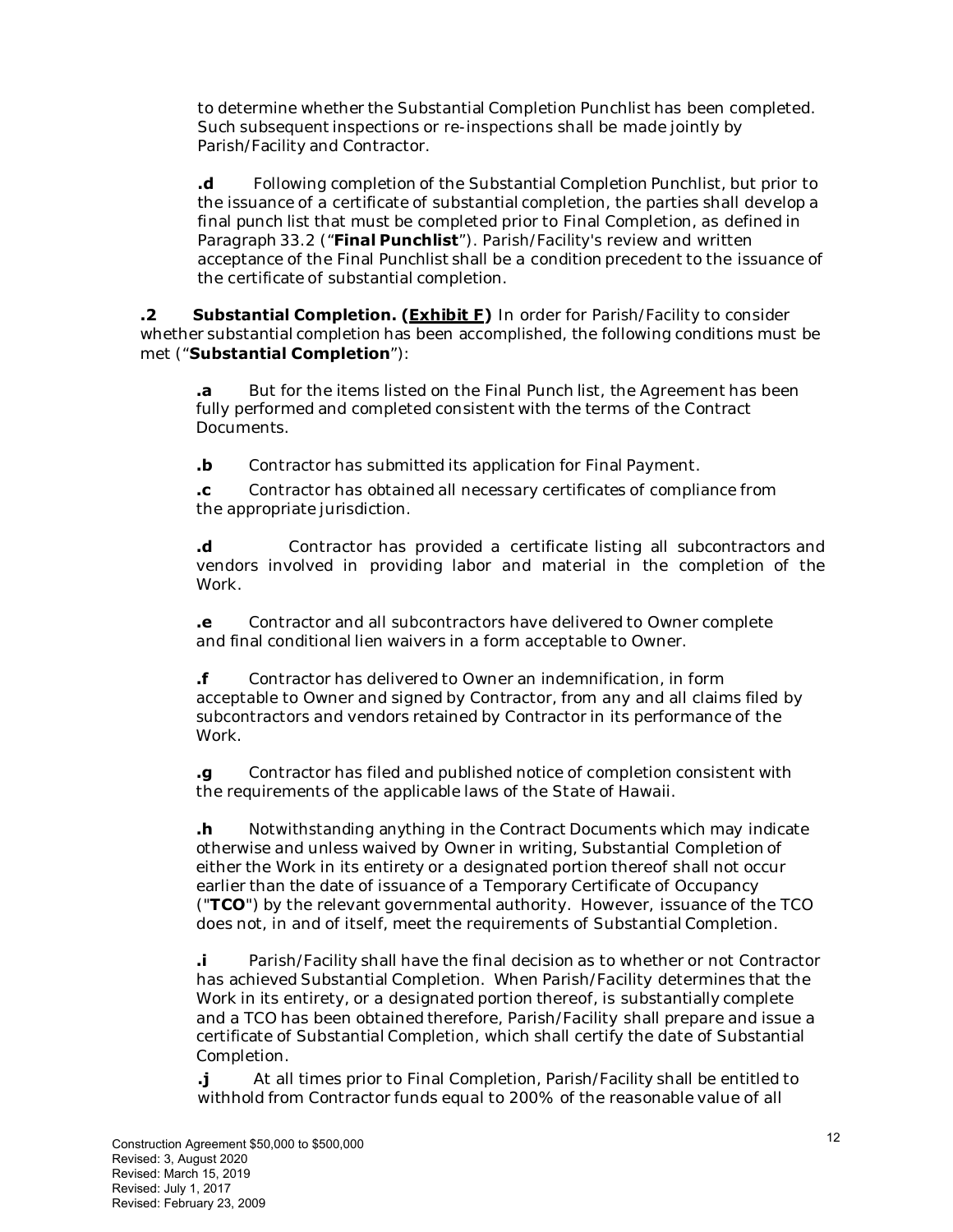outstanding Substantial Completion Punchlist items and the Final Punchlist Items.

#### **33. FINAL COMPLETION:**

**.1 Final Completion Punchlist Procedures.** Contractor's required punch list procedures prior to final completion shall be as follows:

**.a** After Contractor satisfies all remaining items on the Final Punchlist developed prior to obtaining Substantial Completion, Contractor may submit in written notice to Parish/Facility stating that the Work is ready for inspection.

**.b** In the event that Parish/Facility disagrees with Contractor's claim that all items on the Final Punchlist have been completed and that final completion has been achieved, Parish/Facility shall promptly advise Contractor in writing of the remaining items to be completed for purposes of final completion. All reinspections to determine if the Work is acceptable for purposes of final completion shall be made jointly by Parish/Facility and Contractor.

**.2 Final Completion. (Exhibit G)** The Contractor has achieved final completion for all purposes when the following conditions are met ("**Final Completion**"):

**.a** Issuance of Final Payment by the Parish/Facility;

**.b** Completion of all items on the Substantial Completion Punchlist and the Final Punchlist by Contractor and acceptance by Parish/Facility,

**.c** Submittal of satisfactory proof by Contractor that all claims or liens previously filed or recorded, including those for taxes, arising out of the Work have been released or bonded or funds have been retained by Parish/Facility to cover the same;

**.d** If requested by Owner, Contractor has submitted to Owner a written statement from a title company, satisfactory to Owner, that no mechanic's liens appear of record arising out of the Work performed under the Contract Documents that are not released or bonded;

**.e** As-built drawings have been submitted to Owner and Parish/Facility in accordance with Paragraph 40 of this Agreement;

**.f** Contractor and all subcontractors have delivered to Owner complete and final unconditional lien waivers in a form acceptable to Owner and its lender (if any);

**.g** Parish/Facility shall have the final decision as to whether or not Contractor has achieved Final Completion. When Parish/Facility agrees that the Work and all items on the Final Punchlist have been completed, Owner shall prepare and issue a certificate of Final Completion, which shall set forth the date of Final Completion.

**34. LIENS:** Contractor covenants and agrees to keep the equipment and property of Parish/Facility and the premises of the Parish/Facility free and clear from any and all liens for Work performed or materials and equipment furnished hereunder and Contractor agrees to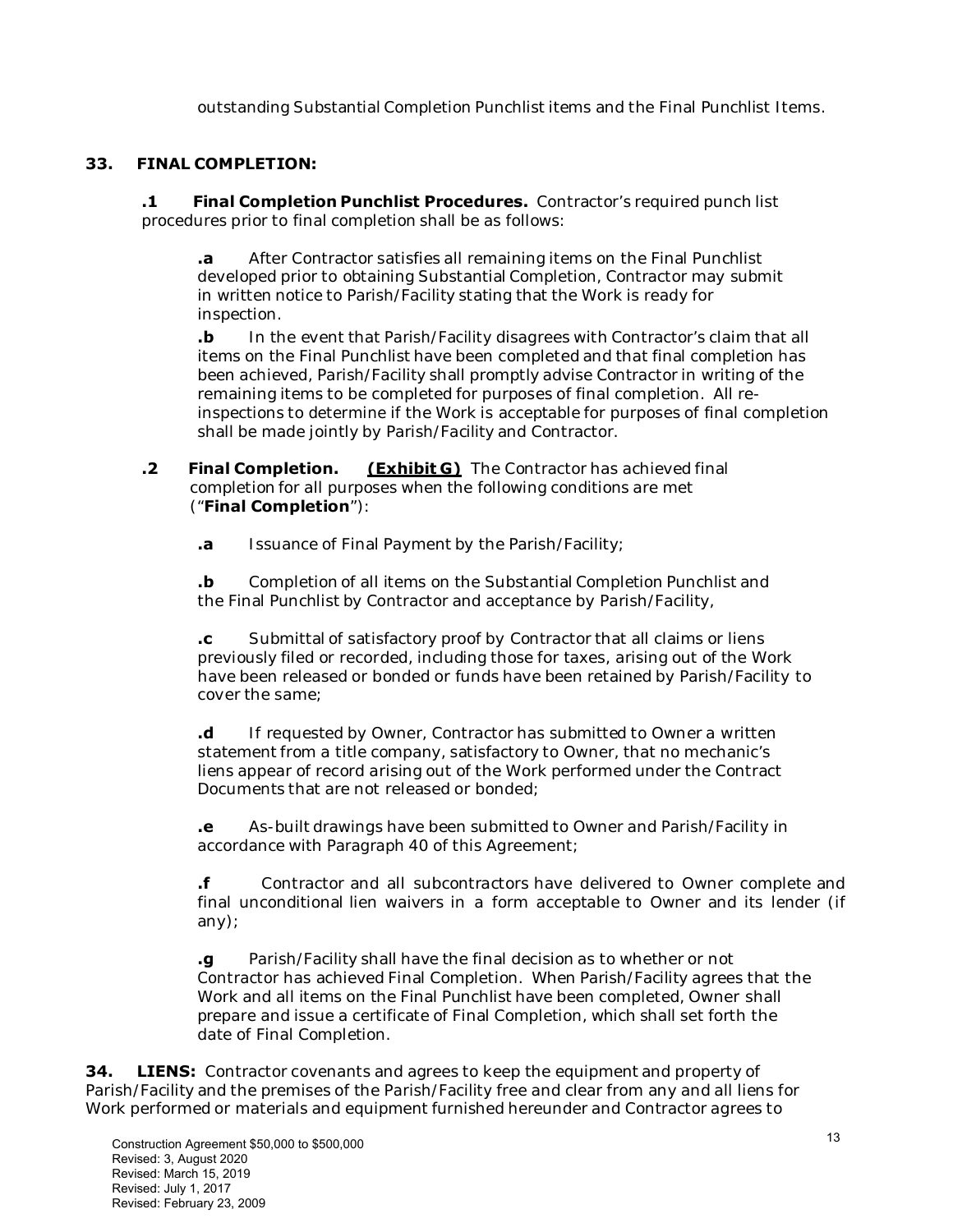indemnify Owner and Parish/Facility against any and all costs, expenses, losses and alldamage resulting from the filing of any such liens against Owner or the Parish/Facility. If a lien is filed by a subcontractor or vendor of Contractor, Contractor will immediately take whatever action is necessary to remove such lien at Contractor's expense. Contractor shall, upon request by Owner, furnish waivers of such liens or receipts in full for all claims for such Work or materials and equipment and an affidavit that all such claims have been fully satisfied. Contractor's obligations under this Paragraph 34 shall apply unless Parish/Facility has failed to pay Contractor any undisputed amount after thirty (30) days written notice of such non-payment.

**35. INDEMNIFICATION:** Contractor shall defend, indemnify and hold harmless Owner and the Parish/Facility and their respective successors and assigns and their respective officers, employees and agents (collectively referred to as the "**Indemnitees**") from and against any and all claims, liabilities, loss, damages, fines, penalties or costs of any nature, including reasonable attorneys' fees, whether by reason of death of or injury to any person or loss of or damage to any property or otherwise, arising out of or in any way related to the Work or undertaking performed pursuant to this Agreement, or acts or omissions of Contractor, all subcontractors and vendors, or Contractor's employees and agents. In the event that any claim is made or an action or proceeding is brought against Indemnitees, arising out of Contractor's Work, any such Indemnitee may, by notice to Contractor, require Contractor, at Contractor's expense, to resist such claim or take over the defense of any such action or proceeding and employ counsel for such purpose. Any counsel chosen by Contractor is subject to Indemnitees prior written approval, which approval shall not be unreasonably conditioned, delayed or denied. In the case of counsel acting for the Contractor's insurance underwriters, Indemnitees approval is deemed to have been given. Contractor's obligations under this Paragraph 35 shall survive termination of this Agreement.

**36. INSURANCE:** Contractor shall procure and maintain at its expense policies of insurance of the types and in amounts no less than the minimum coverages specified in **Exhibit H** attached hereto. Contractor shall maintain such policies of insurance for the duration of the Work and for a period of at least two (2) year thereafter if no other time period is specified herein.

**37. PERFORMANCE AND PAYMENT BONDS:** Contractor shall furnish performance and payment bonds ("**Performance and Payment Bonds**") in a form and issued by a company satisfactory to Owner. The Performance and Payment Bonds shall cover both the faithful performance of all obligations set forth herein and the payment of Contractor's obligations arising out of performance of the Work. The Performance and Payment Bonds shall be itemized and requested in the full amount of the Contract Price. The cost thereof shall be reimbursed to Contractor as an addition to the Contract Price, up to 1.25% of the Contract Price. Any cost in excess of the reimbursement from Owner shall be borne by the Contractor unless otherwise agreed to in writing by Owner.

#### **38. TERMINATION, SUSPENSION AND STOP WORK ORDERS:**

**1 General.** Owner shall have the right to terminate this Agreement as follows:

**.a Termination for Cause.** Owner may terminate this Agreement if Contractor: (i) violates or breaches any of the terms, conditions or covenants hereof and does not remedy such violation or breach within ten (10) days after written notice by Owner to Contractor of such violation or breach ("**Default Notice**"); or (ii) makes an assignment for the benefit of creditors or is a party to a voluntary or involuntary bankruptcy proceeding ("**Termination for Cause**").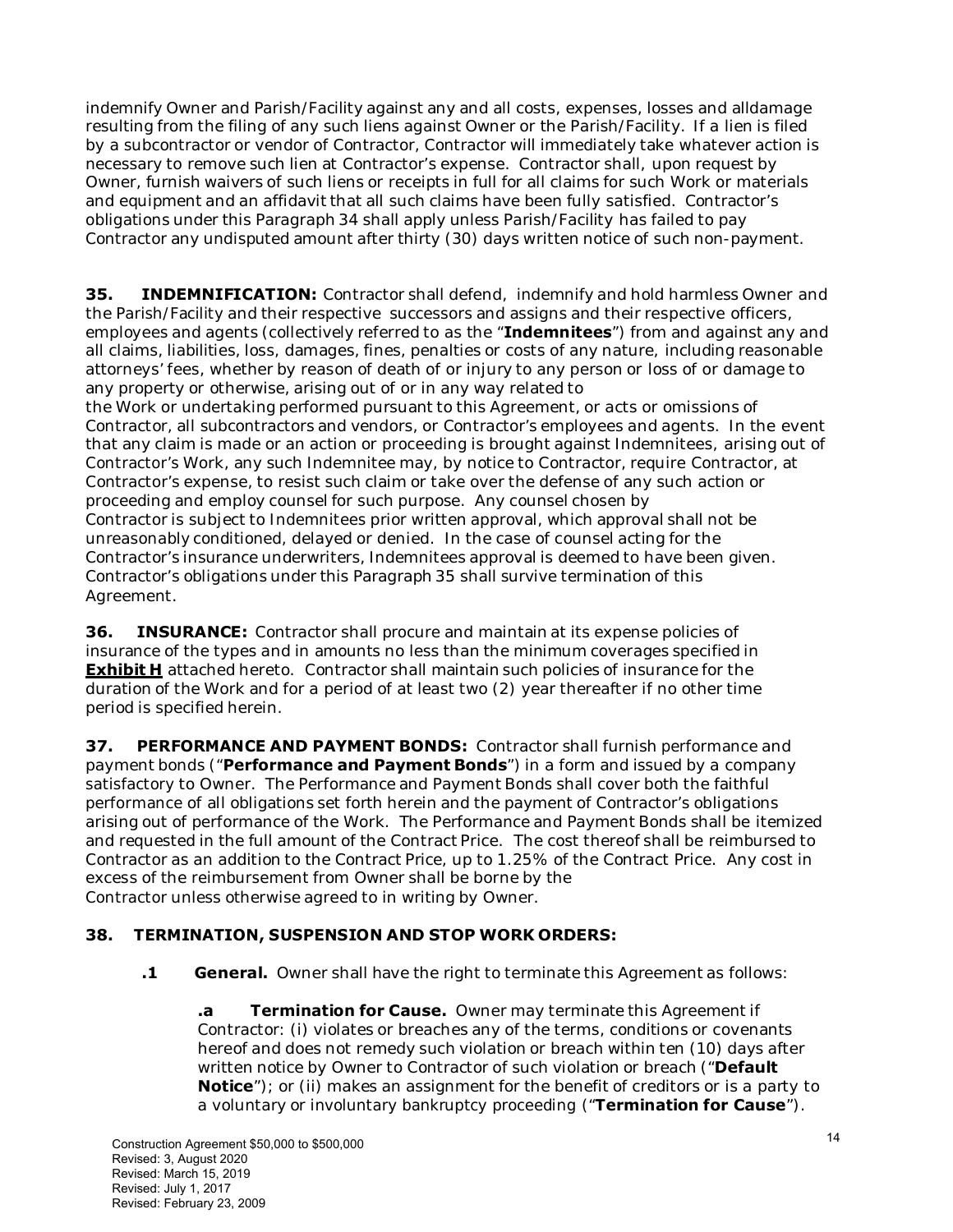**.b Termination for Convenience.** Owner may terminate this Agreement in whole or in part solely for Owner's convenience ("**Termination for Convenience**") upon written notice to the Contractor, without regard to any fault or failure to perform by Contractor or any other party. In the event of a Termination for Convenience, Contractor shall be paid for all Work satisfactorily performed up to the date of such notice plus an additional amount for reasonable, unavoidable and direct costs of demobilization for a maximum of ten (10) days following receipt of the notice.

**.2 Limitation of Owner's Liability.** Owner shall have no further liability to Contractor for compensation, expenses, additional fees or anticipated profits for unperformed Work, lost business opportunities, impaired bonding capacity, or any overhead or general conditions costs attributable to a termination by Owner. All amounts payable by Owner shall be subject to Owner's right of audit and offset.

**.3 Owner's Rights Upon Termination for Cause.** If all or a portion of Contractor's Work is terminated pursuant to Paragraph 38.1.a, Contractor shall not be entitled to receive any payment until after Final Completion is achieved by others and after Owner has assessed its additional costs and damages arising out of such Termination for Cause. If Owner's costs to achieve Final Completion of the Work are in excess of the Contract Price, Contractor shall pay Owner for all costs in excess of the Contract Price, plus reimbursement for all of Owner's additional costs for remedial design services, managerial and administrative services, attorney's fees and court costs arising out of such Termination for Cause. Upon such Termination for Cause, Contractor shall immediately undertake all necessary steps to mitigate Owner's damages, including but not limited to the following:

**.a** Cease operations and vacate the Site to the extent specified in the Default Notice;

**.b** Upon Owner's request, terminate all subcontracts and purchase orders which relate to the terminated Work;

**.c** Upon request and as directed by Owner, assign all Contractor's right, title and interest to all subcontracts, purchase orders, rental agreements, materials, supplies and equipment using forms satisfactory to Owner and otherwise assist Owner in the orderly and expeditious transfer of such rights;

**.d** Turn over to Owner the originals of all documents that may be needed to facilitate completion of the Work by others;

**.e** Proceed to complete the performance of all Work not terminated;

**.f** Take such actions that may be necessary, or that Owner may direct, for the protection and preservation of the terminated Work;

**g** Remove all of Contractor's property from Parish/Facility's premises. Any property not so removed may be removed by Parish/Facility at Contractor's expense.

**.4 Suspension.** Owner may at any time, with or without cause, suspend performance of all or any portion of the Work by giving Contractor notice specifying which portion of the Work is to be suspended and the effective date of such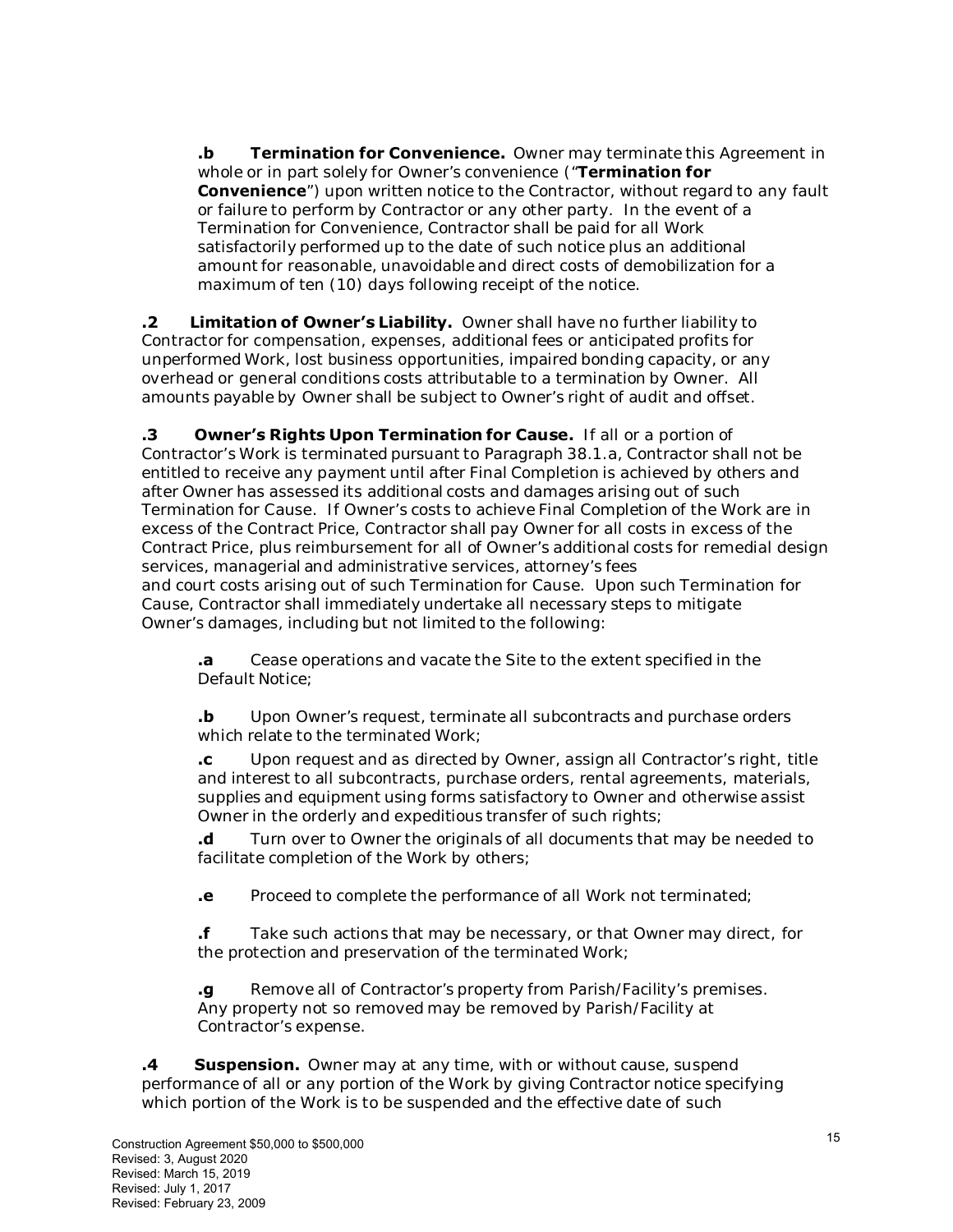suspension. Contractor shall continue to perform diligently any remaining Work that is not suspended and shall take all actions necessary to maintain and safeguard all materials, equipment, supplies and Work in progress affected by the suspension. In the event of a suspension, Parish/Facility shall pay Contractor an amount equivalent to the portion of the Contract Price earned by Contractor for Work satisfactorily performed prior to the effective date of the suspension.

**.5 Stop Work Orders.** In the event of any breach of this Agreement, and in lieu of declaring a Termination for Cause, Owner may elect to stop any operations of Contractor or any affected subcontractors or vendors until such default or failure is removed ("**Stop Work Order**"). No part of the time lost due to Stop Work Orders arising out of such breaches shall be made the subject of a claim for extension of time or for increased costs or damages by Contractor. The issuance of a Stop Work Order shall not prejudice Owner's right to subsequently institute a Termination for Cause.

**39. ASSIGNMENT:** The Work to be provided by Contractor hereunder is personal in nature and accordingly, Contractor may not assign or encumber this Agreement or any rights or obligations of Contractor hereunder.

**40. PROJECT DOCUMENTS:** Contractor shall maintain the following documents at the Site during the course of the Work: (1) one (1) record copy of all drawings, specifications and revisions thereto; (2) the Project Schedule (inclusive of any updates or revisions thereto); (3) Change Orders and other modifications; (4) Change Order logs; (5) approved material lists, brochures, technical data submissions and RFI's; (6) RFI responses; (7) RFI logs; (8) Owner or Parish/Facility Directives; (9) a daily log of events affecting the Contract

Price and/or the then current Project Schedule, including the actual start to finish dates of all critical path schedule activities; (10) all correspondence and transmittals pertaining to the Work; and (11) all other records relating to the status of all Work-related materials, equipment and construction activities. Prior to Final Completion Contractor shall be responsible for providing Owner with three (3) fully completed and accurate digital sets of all as- built drawings on, in Adobe PDF format. The completed sets of all as-built drawings shall be submitted to Owner as Contract Documents for Owner's permanent records prior to Final Completion and before Final Payment will be made.

**41. OWNERSHIP OF DOCUMENTS:** Contractor agrees that its Work is personal to Owner and considered work for hire and that title to all original reports, drawings, renderings, specifications, estimates, field notes and other documents prepared by Contractor and any Sub-Contractor pursuant to this Agreement shall be the property of Owner. To the fullest extent permitted by law, Contractor hereby assigns or shall cause to be assigned to Owner, all proprietary rights which Contractor and any Sub-Contractor may have in such documents, including all copyrights. Upon completion of the Work, or upon an earlier termination of this Agreement, Contractor shall promptly deliver to Owner the originals of all such documents. Contractor may retain one (1) set of reproducible copies for information and reference purposes only.

**42. ASSIGNMENT OF WARRANTIES:** Contractor shall procure all materials and equipment necessary to perform the Work and construct the Project. Upon Substantial Completion, Contractor shall assign to Owner, and Owner shall have the benefit of any and all manufacturer's or suppliers' warranties, representations, service agreements and indemnities with respect to the materials and equipment to the extent assignable by Contractor, and to the extent such warranties, representations, service agreements and indemnities are not assignable by Contractor, Contractor agrees that Owner may assert or enforce any right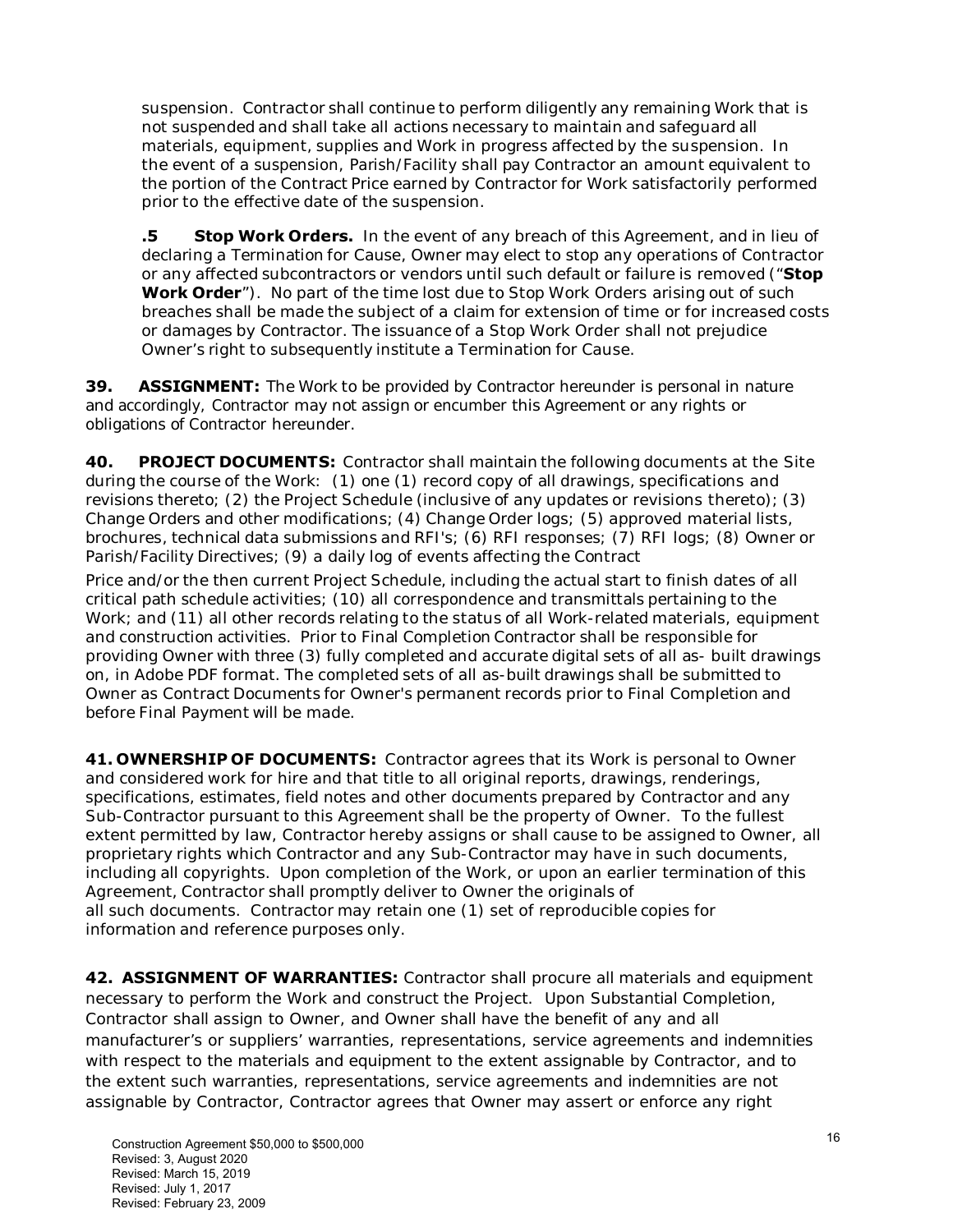Contractor may have to enforce such warranties, representations, service agreements and indemnities, or if such can only be enforced by Contractor and in its own name, upon written request of Owner and at Contractor's expense, Contractor shall take all reasonable action requested by Owner to enforce such warranties, representations, service agreements and indemnities. Contractor warrants that it shall not, without Owner's consent, make use of or modify the materials or equipment in a way which would void the manufacturer's or supplier's warranties, representations, service agreements or indemnities. If such use or modification, done without Owner's consent, results in such a voiding of any of said warranties, representations, service agreements, or indemnities, Contractor shall either alter its use or remodify the materials or equipment to restore said warranties, representations, service agreements or indemnities, or shall assume the same.

**43. PROPRIETARY INFORMATION:** Owner considers all information pertaining to the Work or the Project to be confidential and proprietary unless otherwise stated to Contractor in writing. Contractor shall refrain from disclosing any such information without Owner's prior written consent, including any information which is prepared or developed by or through Contractor, other contractors, Owner, Architect/Consultant/Project Managers or other consultants.

**44. ADVERTISING AND USE OF NAME:** Contractor shall not display or distribute any advertising signs or notices of any kind whatsoever at the Parish/Facility, except caution and work in progress signs, without the prior written permission of Parish/Facility in each instance. Any such permission given shall be revocable at any time thereafter without prior notice to Contractor and at the sole discretion of Parish/Facility. In the event of such approval, Contractor may use the name of the Parish/Facility only in the manner and at such times as prescribed in such approval.

**45. OWNER'S AUDIT RIGHTS:** Contractor shall maintain all Project-related records, including but not limited to the following: (1) all correspondence; (2) books of account (kept in accordance with generally accepted accounting procedures); (3) electronic files, change order and claim files, subcontract files, vendor files; (4) daily reports; (5) RFI and change order logs; (6) shop drawings, schedules, schedule updates; and (7) all other schedule- related data, minutes of meetings, monthly reports and all other supporting documentation pertaining to Work performed by Contractor under this Agreement (the "**Project Records**"). Contractor shall maintain all Project Records for a period of two (2) years after Final Completion ("**Retention**  Period"). Owner shall have the right to audit, copy and inspect all such Project Records, including all electronic records, files and renderings which are retained in computers or on diskettes, at all reasonable times during the course of the Work and during the Retention Period to the full extent as may be necessary to assist Owner in the resolution of any issues pertaining to Change Orders based on time and expense, Claims, or any other issues pertaining to an increase or decrease in the Contract Price and/or the Contract Time. Further, Owner shall have access at all reasonable times to records necessary for evaluation and verification of cost or pricing data with respect to the following: (1) all negotiated Change Orders to this Agreement; (2) instances where the parties are unable to resolve cost data or scheduling issues pertaining to pending Change Orders (3) instances where the parties are unable to resolve cost data or scheduling issues pertaining to any pending Change Order Claims; and (4) compliance with Owner's business ethics policies.

**46. OWNER'S RIGHT TO SUPPLEMENT:** If Contractor violates or breaches any of the terms, conditions or covenants hereof, then Owner may, without prejudice to any other remedy it may have, provide any such labor and materials as are necessary to remedy such violation or breach, and Owner may deduct the cost thereof from any money due or thereafter becoming due to Contractor.

Construction Agreement \$50,000 to \$500,000 Revised: 3, August 2020 Revised: March 15, 2019 Revised: July 1, 2017 Revised: February 23, 2009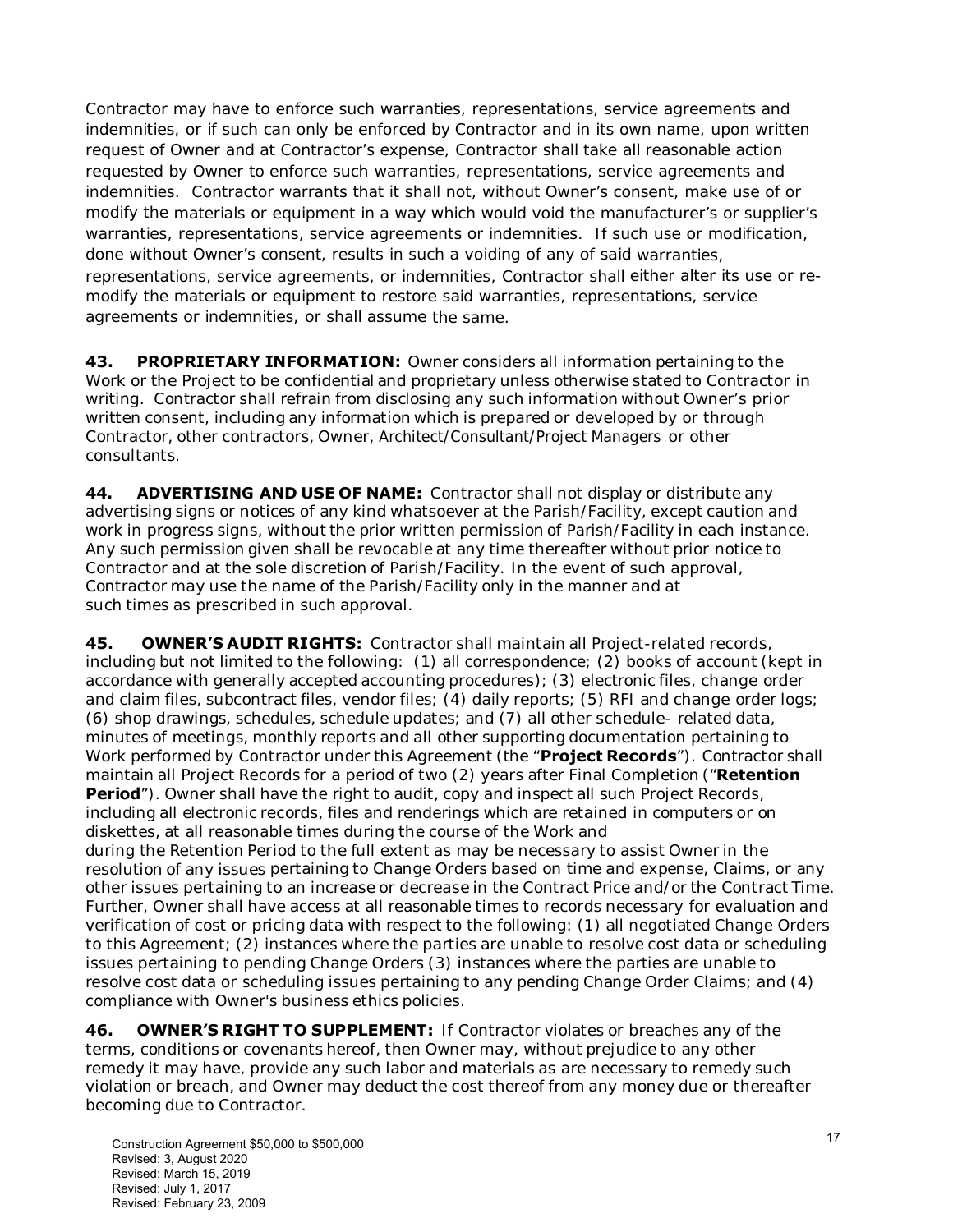#### **47. CLAIMS AND DISPUTES:**

**.1 General.** The validity, interpretation and effect of this Agreement shall be governed by laws of the State of Hawaii. The existence of any claim, dispute or legal proceeding shall not relieve Contractor from its obligation to properly perform its Work as set forth herein. In the event of a dispute with respect to amounts payable under a request for payment from the Contractor, Owner shall pay all undisputed amounts and Contractor shall continue performing any remaining Work hereunder. Neither party shall initiate a legal proceeding nor shall the applicable statute of limitations commence to run until the Work is fully performed or until this Contract is terminated, whichever occurs first..

**.2 Mediation**. In the event of any claim, dispute or other matter arising out of or relating to this Agreement, the parties shall attempt to resolve any dispute amicably at a meeting to be attended by persons with decision-making authority. If, within thirty (30) days after such meeting, the parties have not resolved the dispute, they shall submit the dispute to mediation by written demand in accordance with the Construction Industry Mediation Procedures of the Dispute Prevention and Resolution Inc. 1003 Bishop St. Pauahi Tower Suite 1155, Honolulu, HI 96813 and bear equally the costs of the mediation.

**.3 Arbitration**. If, within thirty (30) days after mediation is initiated, the mediation does not result in settlement of the dispute, then the same shall be settled by arbitration administered Dispute Prevention and Resolution Inc. 1003 Bishop St. Pauahi Tower Suite 1155, Honolulu, HI 96813 and not by litigation. Either party may submit such unresolved dispute to arbitration, which shall be conducted by a sole arbitrator. The arbitrator shall be selected in accordance with Dispute Prevention and Resolution Inc. 1003 Bishop St. Pauahi Tower Suite 1155, Honolulu, HI 96813, however, the

arbitrator must have experience in construction disputes and must not have any conflict of interest. The compensation of the arbitrator and all related expenses shall be borne equally by the parties, unless otherwise awarded by the arbitrator. Unless otherwise agreed, the arbitration shall be conducted in the State of Hawaii. The prevailing party shall be entitled to recover its reasonable attorneys' fees, costs and disbursements in any action brought to enforce its rights under this Agreement.

#### **.4 WAIVER OF JURY TRIAL. THE PARTIES HERETO, AFTER CONSULTING WITH COUNSEL, HEREBY KNOWINGLY AND VOLUNTARILY WAIVE THEIR RIGHTS TO TRIAL BY JURY, AND ACKNOWLEDGE THAT THEY UNDERSTAND AND ACCEPT THE DISPUTE RESOLUTION PROCEDURE SET FORTH IN THIS AGREEMENT.**

**48. NO THIRD PARTY BENEFICIARY:** Except as may be expressly provided otherwise herein, this Agreement and the obligations of the parties are intended for the sole benefit of the parties and shall not create any rights in any other person or entity whatsoever except Owner and Contractor.

**49. NOTICES:** All notices and other communication to be given hereunder shall be in writing and be deemed to have been received either: (1) immediately upon personal delivery or confirmed fax receipt; (2) one (1) business day after having been sent by confirmed overnight courier; or (3) three (3) days after mailing, if mailed by certified mail, return receipt requested, postage prepaid: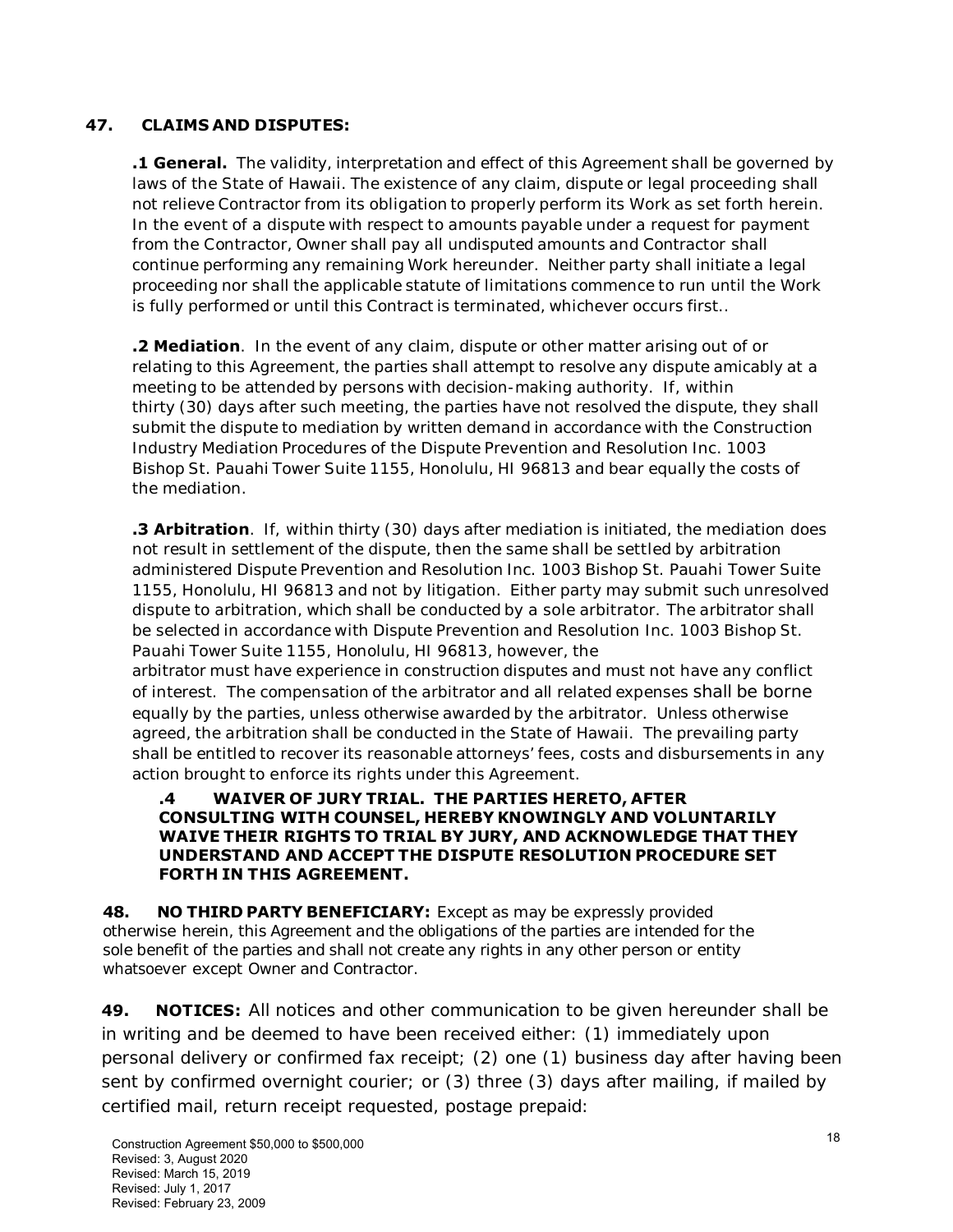If to Owner:

| Owner's Name:<br>Owner's Address:                                                                                            |  |
|------------------------------------------------------------------------------------------------------------------------------|--|
| <b>Owner's Address</b><br>Attn: Owner's Rep:                                                                                 |  |
| Email:                                                                                                                       |  |
|                                                                                                                              |  |
|                                                                                                                              |  |
| If to parish:                                                                                                                |  |
| Name of Parish\Facility:<br>Parish\Facility Address:<br>Parish\Facility Address:<br>Attn: Parish\Facility Rep:<br>$F$ -mail: |  |
| If to Contractor:                                                                                                            |  |
| Name of Contractor:                                                                                                          |  |
| Address of Contractor:                                                                                                       |  |
| Address of Contractor:                                                                                                       |  |
| Attn: Contractor's Rep:                                                                                                      |  |
| $E$ -mail:                                                                                                                   |  |

 The parties hereto shall be responsible for notifying each other of any change of address or facsimile number in accordance with this Paragraph 47.

**50. SEVERABILITY:** The invalidity or unenforceability of any one of the terms, conditions, covenants or provisions of this Agreement, or any portion thereof, shall not affect the remaining portions thereof, and the Agreement shall be construed and enforced as if such invalid term, condition, covenant or provision had not been included herein.be given hereunder shall be in writing and be deemed to have been received either: (1) immediately upon personal delivery or confirmed fax receipt; (2) one (1) business day after having been sent by confirmed overnight courier; or (3) three (3) days after mailing, if mailed by certified mail, return receipt requested, postage prepaid:

**51. ENTIRETY OF THE AGREEMENT:** This Agreement, together with the attached Exhibits, contains the full and complete understanding of the parties as to the subjects contained herein and supersedes any and all prior written or oral agreements or understandings between the parties. This Agreement may not be modified except by a subsequent writing executed by both parties. Waiver from time to time of any provision hereunder will not be deemed to be a full waiver of such provision or a waiver of any other provisions hereunder. The terms of this Agreement are mutually agreed to be clear and unambiguous, shall be considered the workmanship of all of the parties and shall not be construed against the drafting party.

Construction Agreement \$50,000 to \$500,000 Revised: 3, August 2020 Revised: March 15, 2019 Revised: July 1, 2017 Revised: February 23, 2009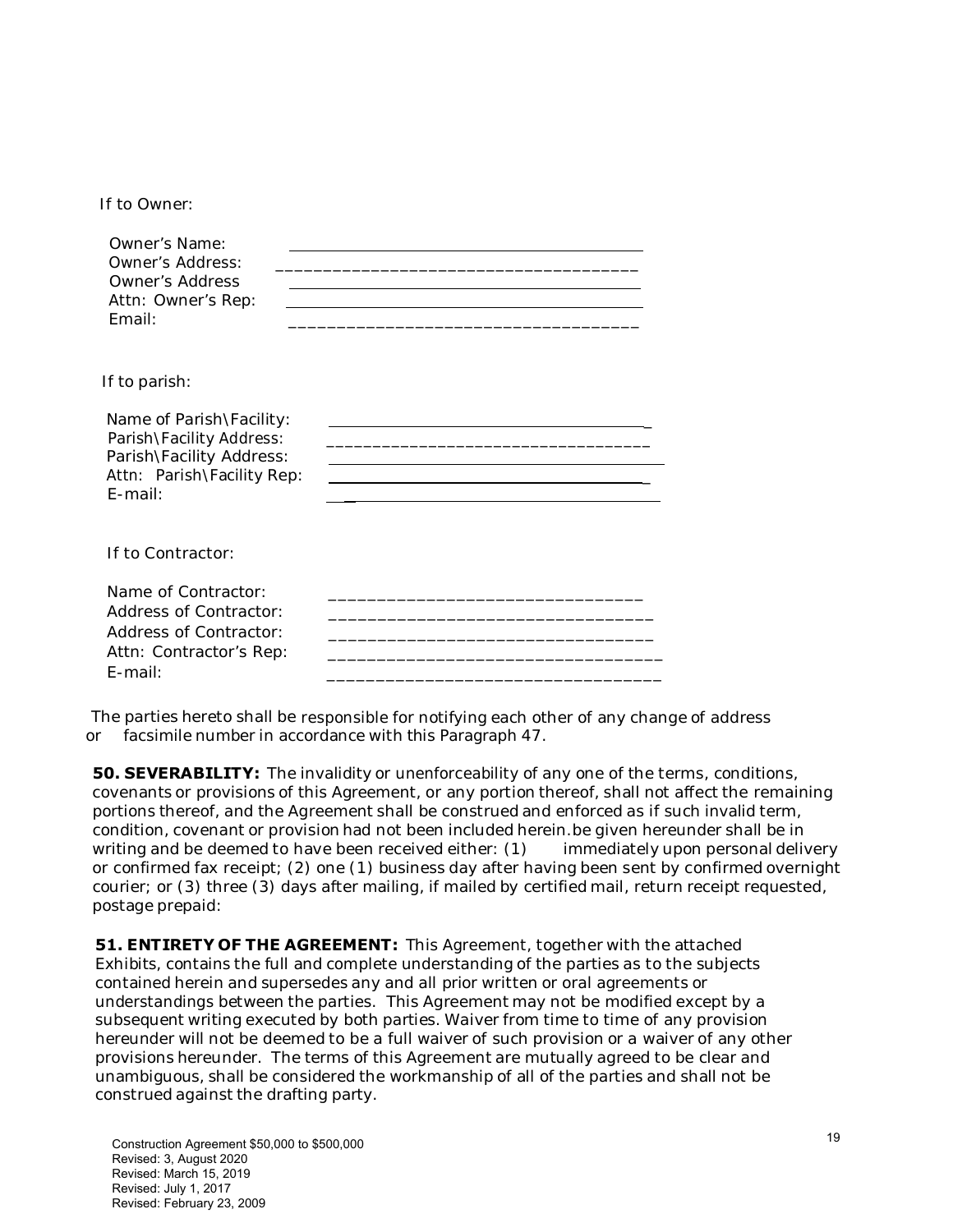**52. DAYS:** For the purposes of this Agreement and unless stated to the contrary, the term "days" shall refer to calendar days.

**53. COUNTERPARTS:** This Agreement may be executed in several counterparts, each of which shall be deemed an original, but all of which shall constitute one and the same instrument.

**IN WITNESS WHEREOF**, the parties have duly executed this Agreement as of the day and year first written above.

#### **ROMAN CATHOLIC CHURCH IN THE STATE OF HAWAII**

| <b>PARISH-</b>            |  |
|---------------------------|--|
|                           |  |
|                           |  |
|                           |  |
| <b>NAME OF CONTRACTOR</b> |  |
|                           |  |
|                           |  |
|                           |  |

#### **This form reviewed by the Diocesan Attorney when changes are suggested ASHFORD & WRISTON A Limited Liability Law Partnership LLP**

By: Name:

| Title: |  |  |
|--------|--|--|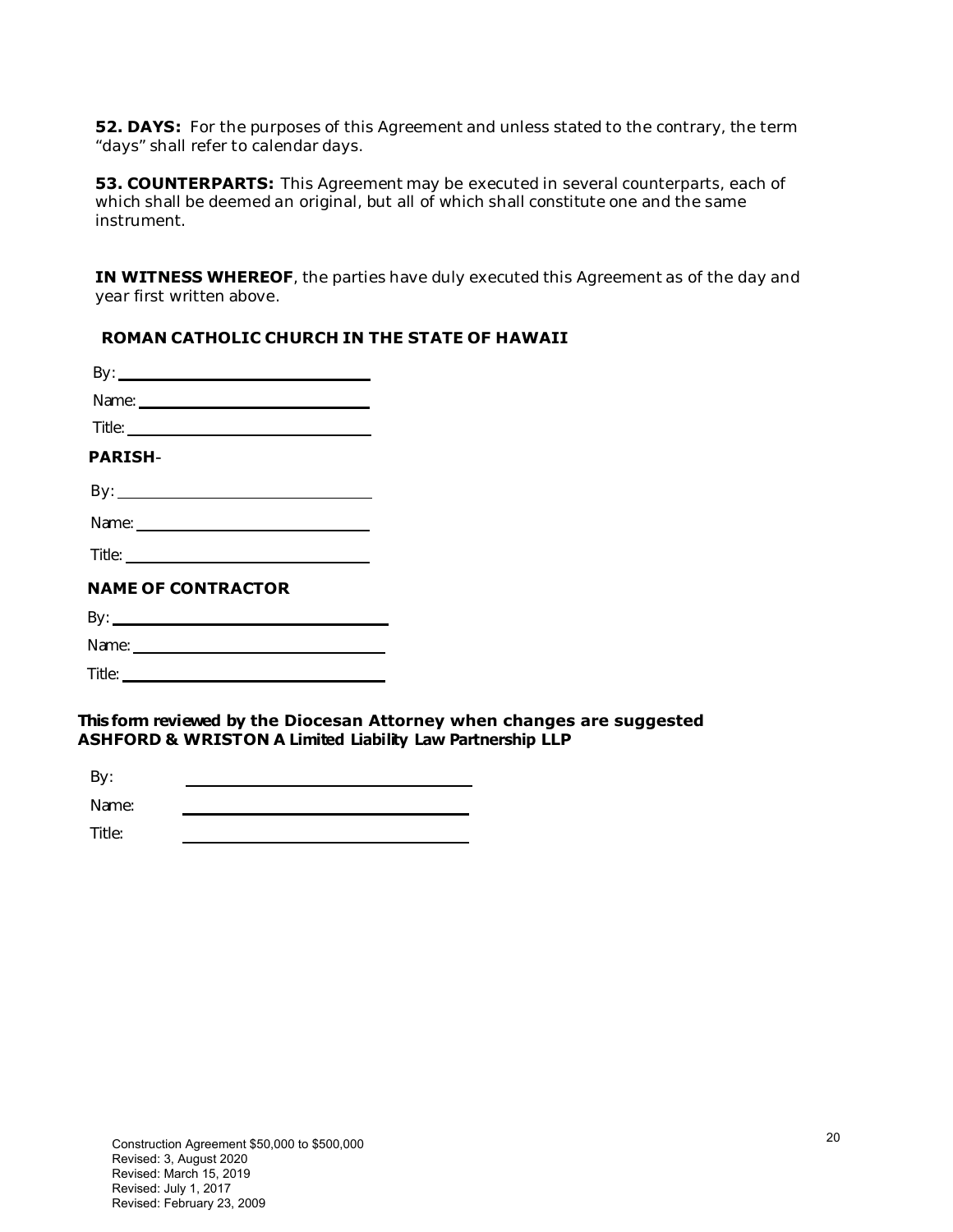# **EXHIBIT A Scope of Work**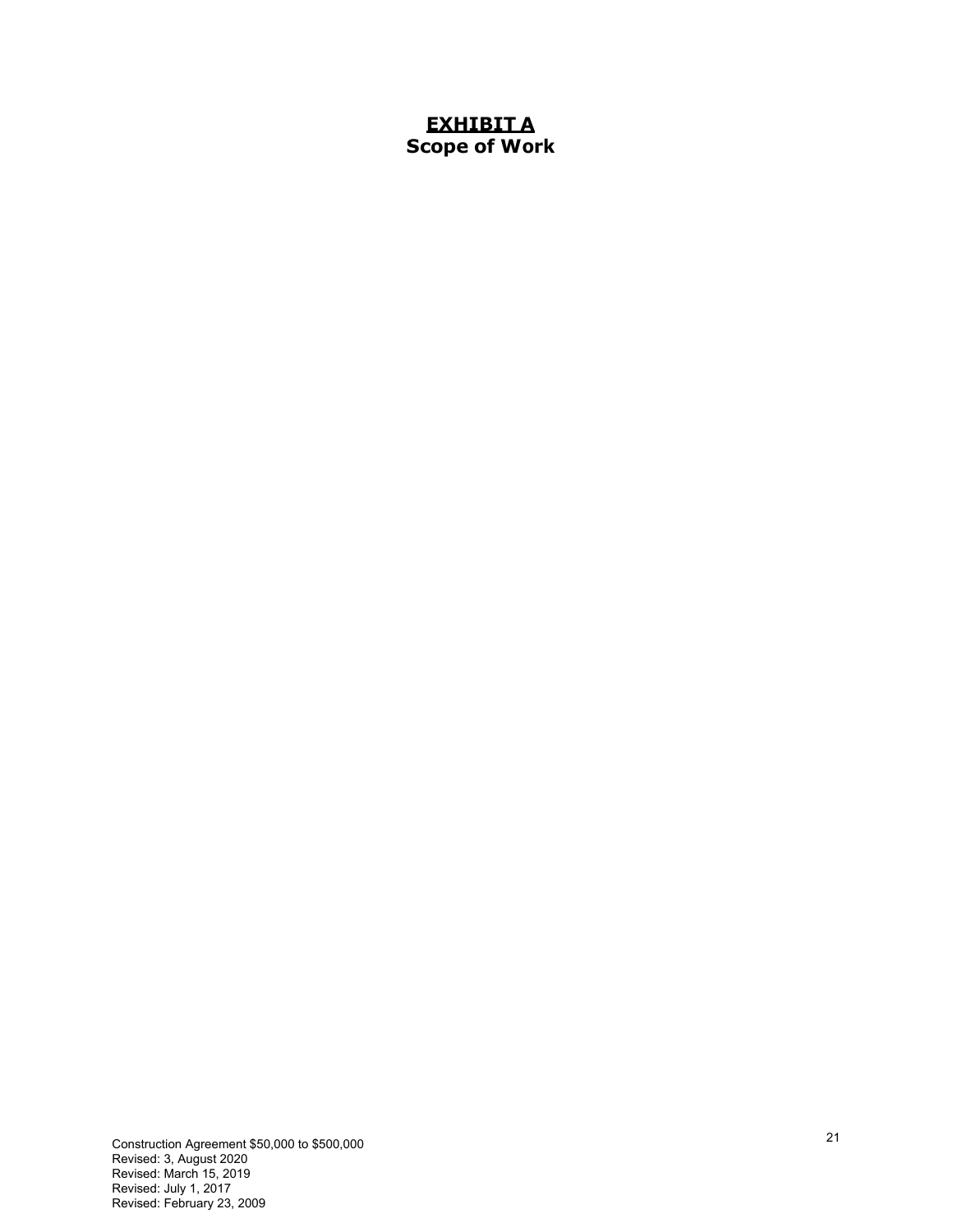# **EXHIBIT B (Attach Drawings and Specifications)**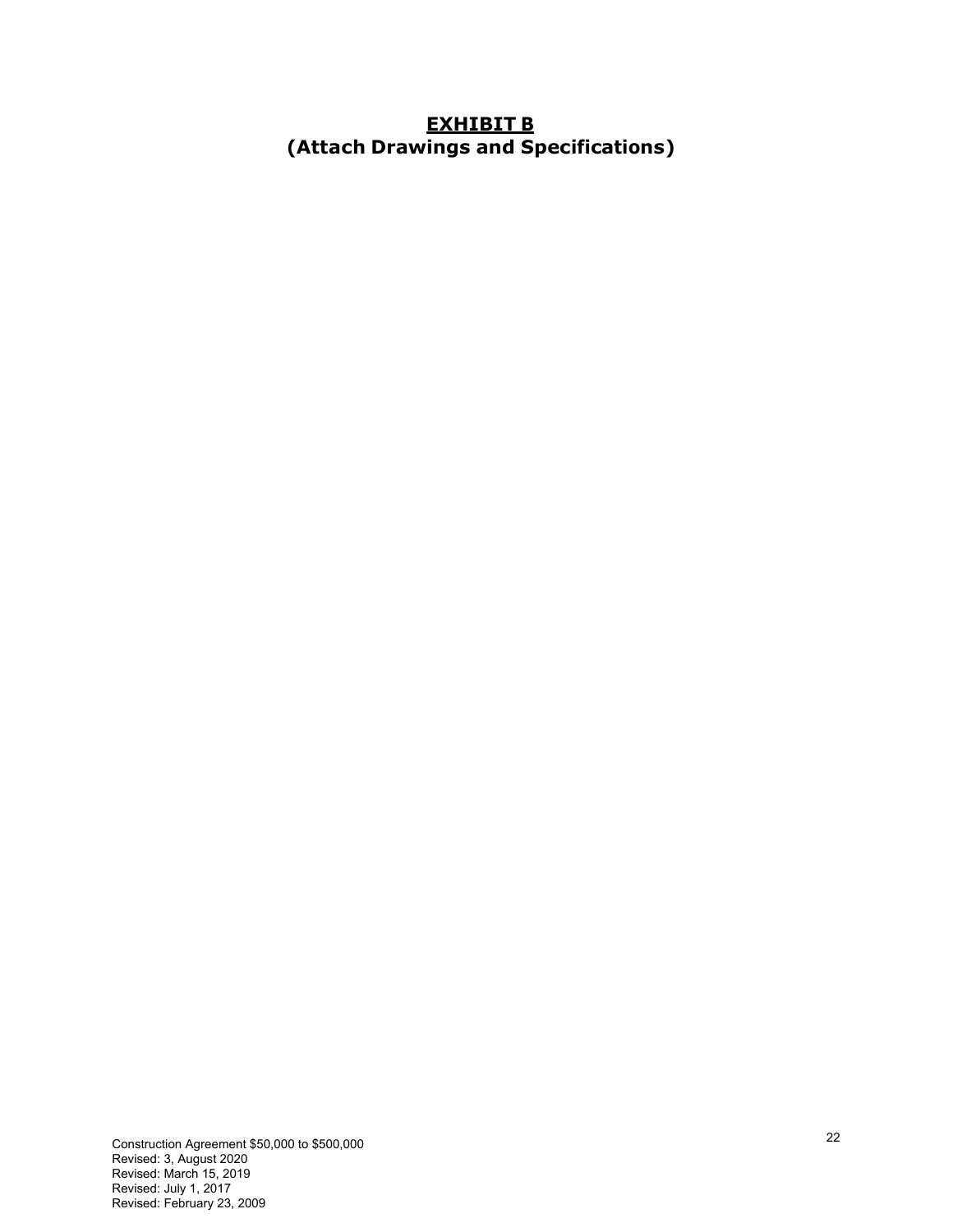**EXHIBIT C Preliminary Project Schedule EXHIBIT C -1 Owner Approved Project Schedule (Gantt Chart Format)**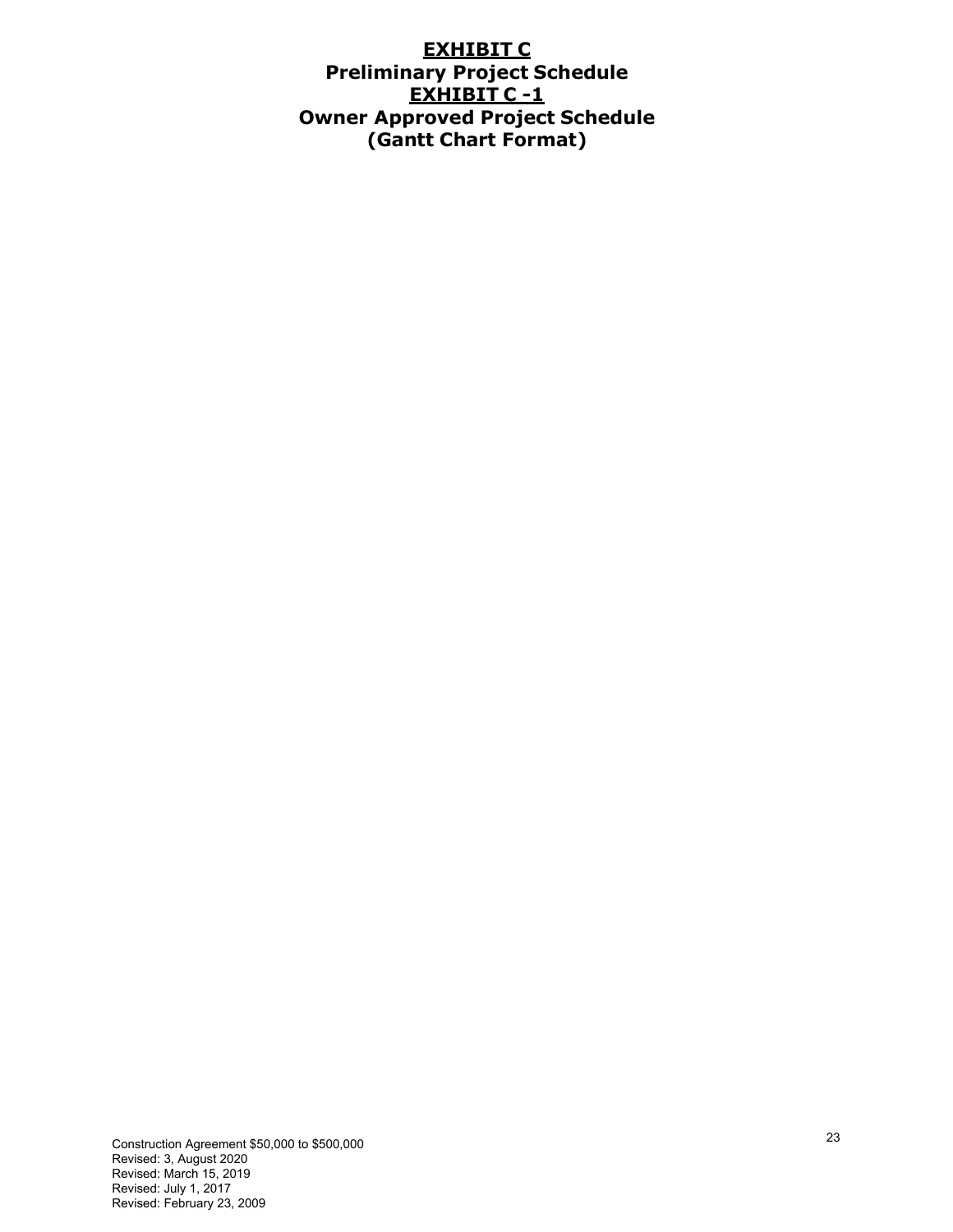# **Exhibit D**

**Pay Application and Schedule of Values**

Construction Agreement \$50,000 to \$500,000 Revised: 3, August 2020 Revised: March 15, 2019 Revised: July 1, 2017 Revised: February 23, 2009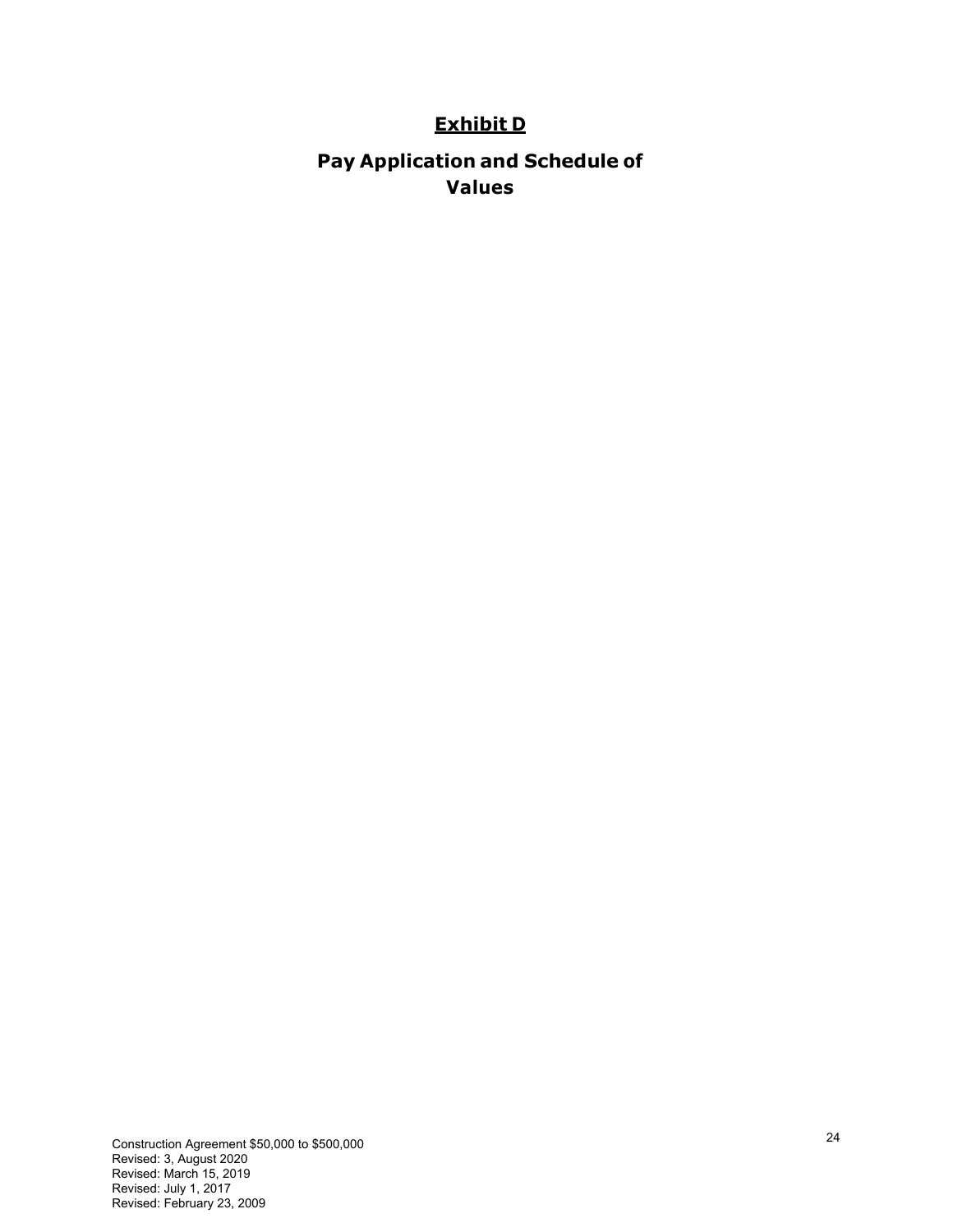| <b>PAY APPLICATION</b>                                                                                                                                                                                                    |                                       |                                                                                                                                                                                                                                                                                                                                                                                                                                   | <b>PAGES</b><br>PAGE ONE OF      |
|---------------------------------------------------------------------------------------------------------------------------------------------------------------------------------------------------------------------------|---------------------------------------|-----------------------------------------------------------------------------------------------------------------------------------------------------------------------------------------------------------------------------------------------------------------------------------------------------------------------------------------------------------------------------------------------------------------------------------|----------------------------------|
| TO OWNER:                                                                                                                                                                                                                 | PROJECT:                              | PAY APPLICATION NO:                                                                                                                                                                                                                                                                                                                                                                                                               | Distribution to:<br><b>OWNER</b> |
|                                                                                                                                                                                                                           |                                       | PERIOD TO:                                                                                                                                                                                                                                                                                                                                                                                                                        | CONTRACTOR                       |
| FROM CONTRACTOR:                                                                                                                                                                                                          | <b>VIA</b><br>PROJECT MANAGER:        |                                                                                                                                                                                                                                                                                                                                                                                                                                   | PROJECT MANAGER                  |
|                                                                                                                                                                                                                           |                                       | PROJECT NOS:                                                                                                                                                                                                                                                                                                                                                                                                                      |                                  |
| <b>CONTRACT FOR:</b>                                                                                                                                                                                                      |                                       | CONTRACT DATE:                                                                                                                                                                                                                                                                                                                                                                                                                    |                                  |
| <b>CONTRACTOR'S APPLICATION FOR PAYMENT</b><br>Application is made for payment, as shown below, in connection with the Contract.<br>Schedule of Values Sheet attached (SofV SHEET)                                        |                                       | The undersigned Contractor certifies that to the best of the Contractor's knowledge,<br>information and belief the Work covered by this Pay Application has been<br>completed in accordance with the Contract Documents, that all amounts have been paid by<br>the Contractor for Work for which previous Pay Applications were issued and<br>payments received from the Owner, and that current payment shown herein is now due. |                                  |
| 1. ORIGINAL CONTRACT SUM<br>2. Net change by Change Orders<br>3. CONTRACT SUM TO DATE (Line $1 \pm 2$ )<br>4. TOTAL COMPLETED & STORED TO                                                                                 | S                                     | CONTRACTOR:                                                                                                                                                                                                                                                                                                                                                                                                                       |                                  |
| DATE (Column G on G703)<br>5. RETAINAGE:                                                                                                                                                                                  |                                       | By:                                                                                                                                                                                                                                                                                                                                                                                                                               | Date:                            |
| $\mathbb{S}$<br>% of Completed Work<br>a.<br>$\left(\text{Column } D + E \text{ on } (SofV)\right)$<br>% of Stored Material<br>S<br>b.<br>(Column F on (SofV))<br>Total Retainage (Lines $5a + 5b$ or                     |                                       | State of:<br>Subscribed and sworn to before me this<br>Notary Public:<br>My Commission expires:                                                                                                                                                                                                                                                                                                                                   | County of:<br>d ay of            |
| Total in Column I of (SofV))<br><b>6. TOTAL EARNED LESS RETAINAGE</b><br>(Line 4 Less Line 5 Total)<br>of the<br>7. LESS PREVIOUS CERTIFICATES FOR<br>8. CURRENT PAYMENT DUE<br>9. BALANCE TO FINISH, INCLUDING RETAINAGE | <sup>\$</sup><br>\$<br><sup>\$</sup>  | PROJECT MANAGER, ARCHITECT CERTIFICATION<br>In accordance with the Contract Documents, based on on-site observations and the data<br>comprising the application, the Project Manager and Architect certify to the Owner that to the best<br>their knowledge, information and belief the Work has progressed as indicated,, CURRENT<br><b>PAYMENT DUE:</b>                                                                         |                                  |
| (Line 3 less Line 6)                                                                                                                                                                                                      |                                       | Project Manager:                                                                                                                                                                                                                                                                                                                                                                                                                  | Date:                            |
|                                                                                                                                                                                                                           | <b>ADDITIONS</b><br><b>DEDUCTIONS</b> | Architect:                                                                                                                                                                                                                                                                                                                                                                                                                        | Date:                            |
| Total changes approved<br>in previous months by Owner                                                                                                                                                                     |                                       | This Certificate is not negotiable. The CURRENT PAYMENT DUE is payable only to<br>the Contractor named herein. Issuance, payment and acceptance of payment are without prejudice to<br>any rights of the Owner or Contractor under this Contract.                                                                                                                                                                                 | 25                               |

Total approved this Month

25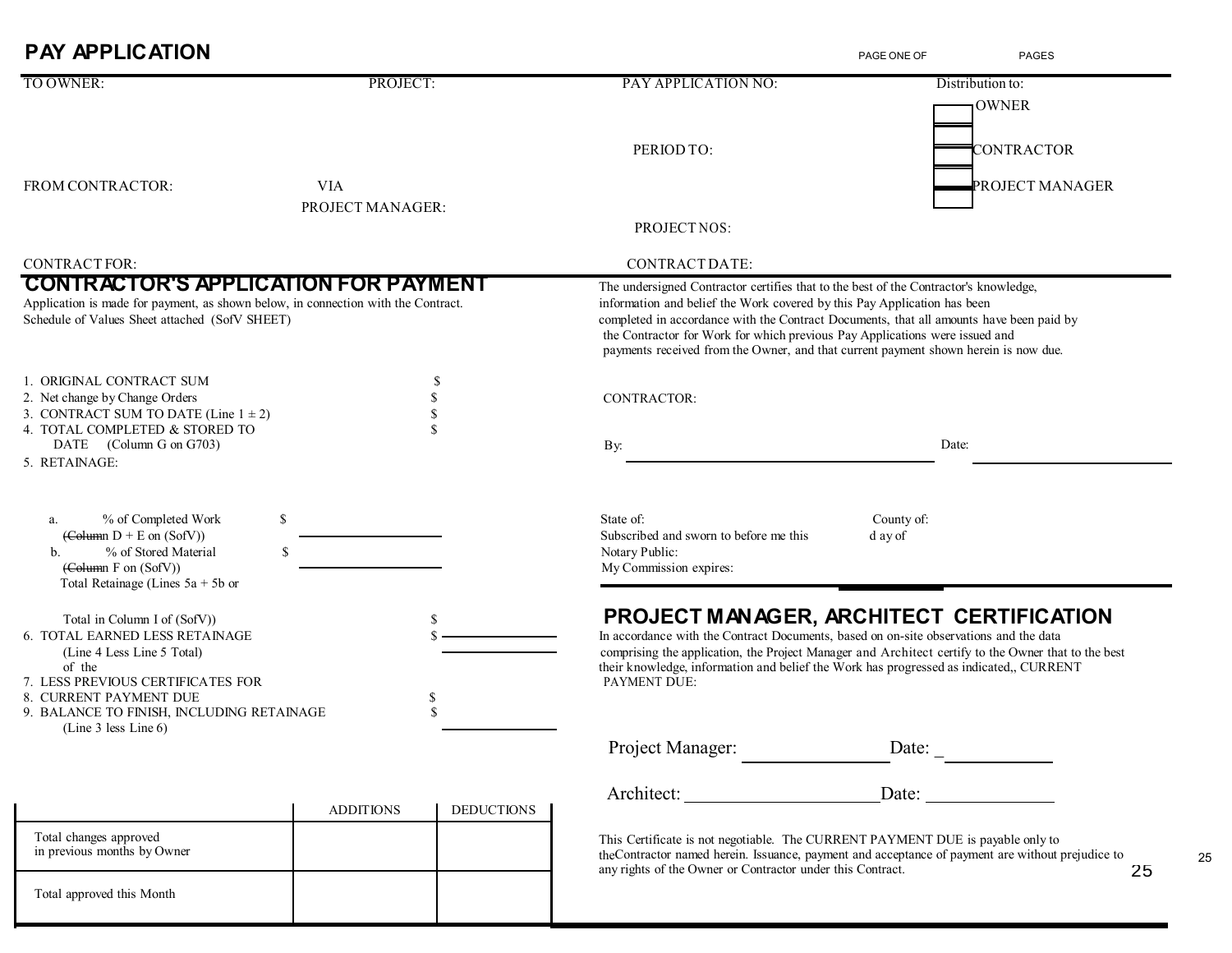#### **SCHEDULE OF VALUES** AS ATTACHMENT TO THE PAY APPLICATION **BOOK OF SUBSEX OF PAGE OF PAGES**

Contractor's signed certification is attached.

tabulations below, amounts are stated to the nearest dollar. Column I on Contracts where variable retainage for line items may apply.

PAY APPLICATION NO: APPLICATION DATE: In PERIOD TO: Use PROJECT NO:

| A           | $\overline{B}$ . But the state $\overline{B}$ | $\mathbf{C}$ | $\mathsf{D}$ and $\mathsf{D}$ and $\mathsf{D}$ | $E = 1$     | F         |             | G                                    | H                                     | and the      |
|-------------|-----------------------------------------------|--------------|------------------------------------------------|-------------|-----------|-------------|--------------------------------------|---------------------------------------|--------------|
| <b>ITEM</b> | <b>DESCRIPTION OF WORK</b>                    | SCHEDULED    | WORK COMPLETED                                 |             | MATERIALS | TOTAL COMPL | %                                    | BALANCE                               | RETAINAGE    |
| NO.         |                                               | VALUE        | FROM PREVIOUS                                  | THIS PERIOD | PRESENTLY | ETED AND    | $(\mathsf{G} \, \div \, \mathsf{C})$ | TO FINISH                             | (IF VARIABLE |
|             |                                               |              | APPLICATION (D                                 |             | STORED    | STORED TO   |                                      | $(\mathsf{C} \, \cdot \, \mathsf{G})$ | RATE)        |
|             |                                               |              |                                                |             |           |             |                                      |                                       |              |
|             |                                               |              | $+ E$                                          |             | (NOT IN   | DATE        |                                      |                                       |              |
|             |                                               |              |                                                |             | D OR E)   | $(D+E+F)$   |                                      |                                       |              |
|             |                                               |              |                                                |             |           |             |                                      |                                       |              |
|             |                                               |              |                                                |             |           |             |                                      |                                       |              |
|             |                                               |              |                                                |             |           |             |                                      |                                       |              |
|             |                                               |              |                                                |             |           |             |                                      |                                       |              |
|             |                                               |              |                                                |             |           |             |                                      |                                       |              |
|             |                                               |              |                                                |             |           |             |                                      |                                       |              |
|             |                                               |              |                                                |             |           |             |                                      |                                       |              |
|             |                                               |              |                                                |             |           |             |                                      |                                       |              |
|             |                                               |              |                                                |             |           |             |                                      |                                       |              |
|             |                                               |              |                                                |             |           |             |                                      |                                       |              |
|             |                                               |              |                                                |             |           |             |                                      |                                       |              |
|             |                                               |              |                                                |             |           |             |                                      |                                       |              |
|             |                                               |              |                                                |             |           |             |                                      |                                       |              |
|             |                                               |              |                                                |             |           |             |                                      |                                       |              |
|             |                                               |              |                                                |             |           |             |                                      |                                       |              |
|             |                                               |              |                                                |             |           |             |                                      |                                       |              |
|             |                                               |              |                                                |             |           |             |                                      |                                       |              |
|             |                                               |              |                                                |             |           |             |                                      |                                       |              |
|             |                                               |              |                                                |             |           |             |                                      |                                       |              |
|             |                                               |              |                                                |             |           |             |                                      |                                       |              |
|             |                                               |              |                                                |             |           |             |                                      |                                       |              |
|             |                                               |              |                                                |             |           |             |                                      |                                       |              |
|             |                                               |              |                                                |             |           |             |                                      |                                       |              |
|             |                                               |              |                                                |             |           |             |                                      |                                       |              |
|             |                                               |              |                                                |             |           |             |                                      |                                       |              |
|             |                                               |              |                                                |             |           |             |                                      |                                       |              |
|             |                                               |              |                                                |             |           |             |                                      |                                       |              |
|             |                                               |              |                                                |             |           |             |                                      |                                       |              |
|             |                                               |              |                                                |             |           |             |                                      |                                       |              |
|             |                                               |              |                                                |             |           |             |                                      |                                       |              |
|             |                                               |              |                                                |             |           |             |                                      |                                       |              |
|             |                                               |              |                                                |             |           |             |                                      |                                       |              |
|             |                                               |              |                                                |             |           |             |                                      |                                       |              |
|             |                                               |              |                                                |             |           |             |                                      |                                       |              |
|             |                                               |              |                                                |             |           |             |                                      |                                       |              |
|             |                                               |              |                                                |             |           |             |                                      |                                       |              |
|             |                                               |              |                                                |             |           |             |                                      |                                       |              |
|             |                                               |              |                                                |             |           |             |                                      |                                       |              |
|             |                                               |              |                                                |             |           |             |                                      |                                       |              |
|             |                                               |              |                                                |             |           |             |                                      |                                       |              |
|             |                                               |              |                                                |             |           |             |                                      |                                       |              |
|             |                                               |              |                                                |             |           |             |                                      |                                       |              |
|             |                                               |              |                                                |             |           |             |                                      |                                       |              |
|             |                                               |              |                                                |             |           |             |                                      |                                       |              |
|             |                                               |              |                                                |             |           |             |                                      |                                       |              |
|             |                                               |              |                                                |             |           |             |                                      |                                       |              |
|             | <b>GRAND TOTALS 0</b>                         |              |                                                |             |           |             |                                      |                                       |              |
|             |                                               |              |                                                |             |           |             |                                      |                                       |              |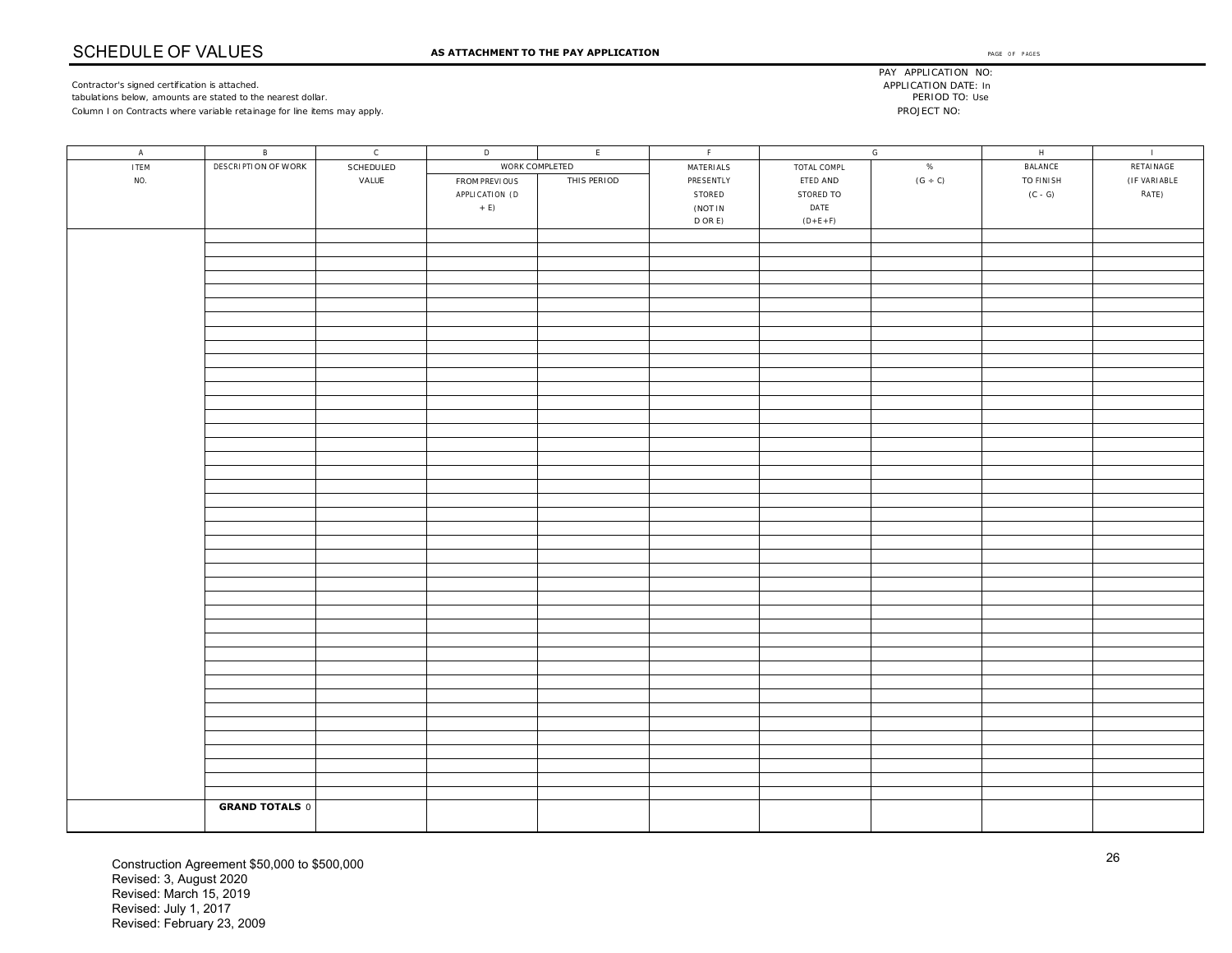# **EXHIBIT E Schedule of Submittals**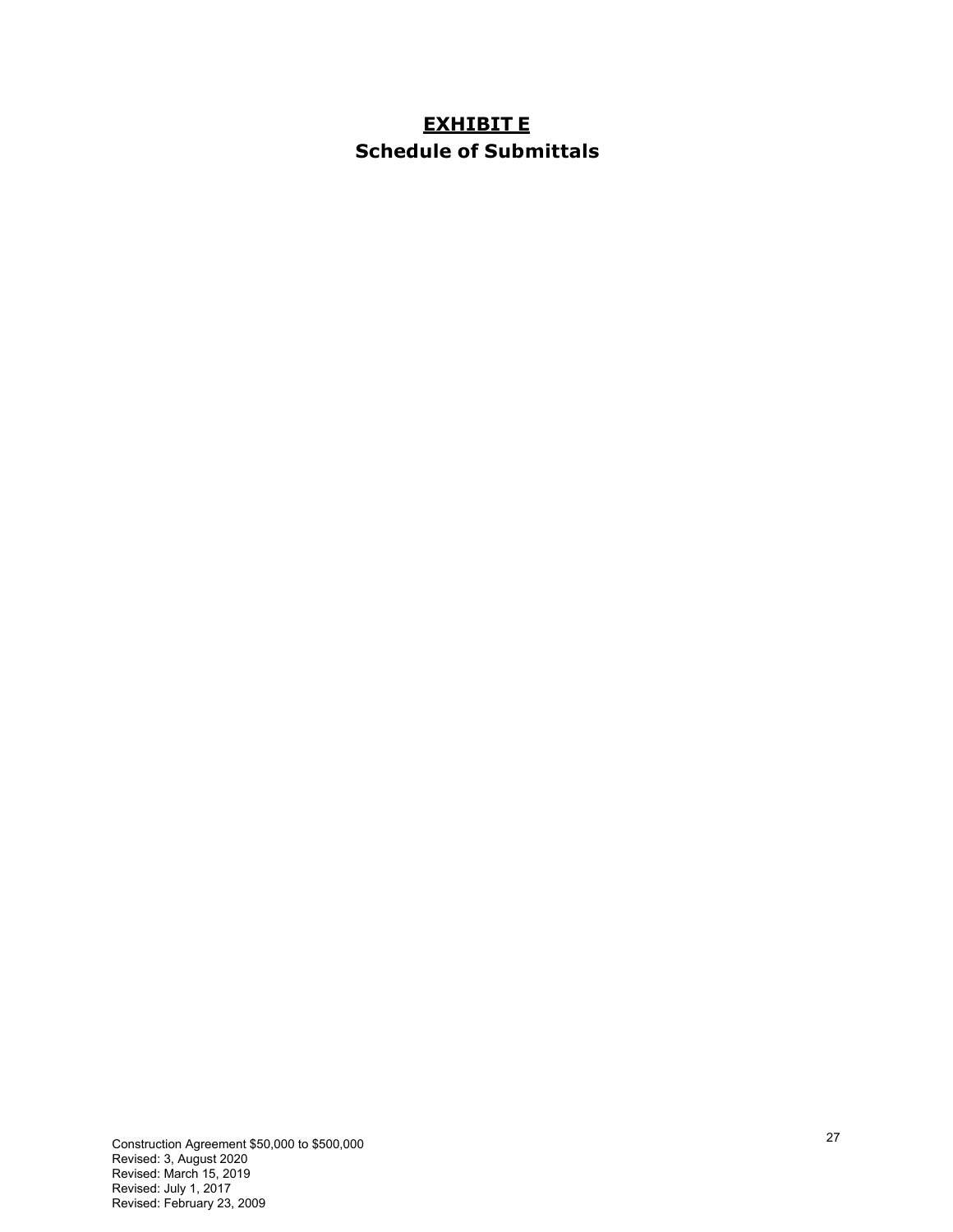# **Exhibit F Certificate of Substantial Completion**

| Date of Issuance: <u>example and the set of the set of the set of the set of the set of the set of the set of the set of the set of the set of the set of the set of the set of the set of the set of the set of the set of the </u> |
|--------------------------------------------------------------------------------------------------------------------------------------------------------------------------------------------------------------------------------------|
|                                                                                                                                                                                                                                      |
|                                                                                                                                                                                                                                      |
|                                                                                                                                                                                                                                      |
|                                                                                                                                                                                                                                      |
|                                                                                                                                                                                                                                      |
|                                                                                                                                                                                                                                      |

This Certificate of Substantial Completion applies to all Work under the Contract dated and any Change Orders or other documents subsequently executed in relation to the Contract.

The Work to which this Certificate applies has been inspected by authorized representatives of Owner. Contractor and Architect, and that work is hereby declared to be substantially complete in accordance with the Contract documents on

A tentative list of items to be completed or corrected is attached hereto. This list may not be all inclusive, and the failure to include an item in it does not alter the responsibility of Contractor to complete all the Work in accordance with the Contract Documents. The items in the tentative list shall be completed or corrected by Contractor within \_\_\_\_\_\_\_\_ days of the above date of Substantial Completion.

From the date of Substantial Completion the responsibilities between Owner and Contractor for security, operation, safety, maintenance, heat, utilities, insurance and warranties and guarantees shall remain the same until a Certificate of Final completion is executed.

This Certificate does not constitute an acceptance of Work not in accordance with the Contract Documents nor is it a release of Contractor's obligation to complete the Work in accordance with the Contract Documents.

Executed by Contractor:

By: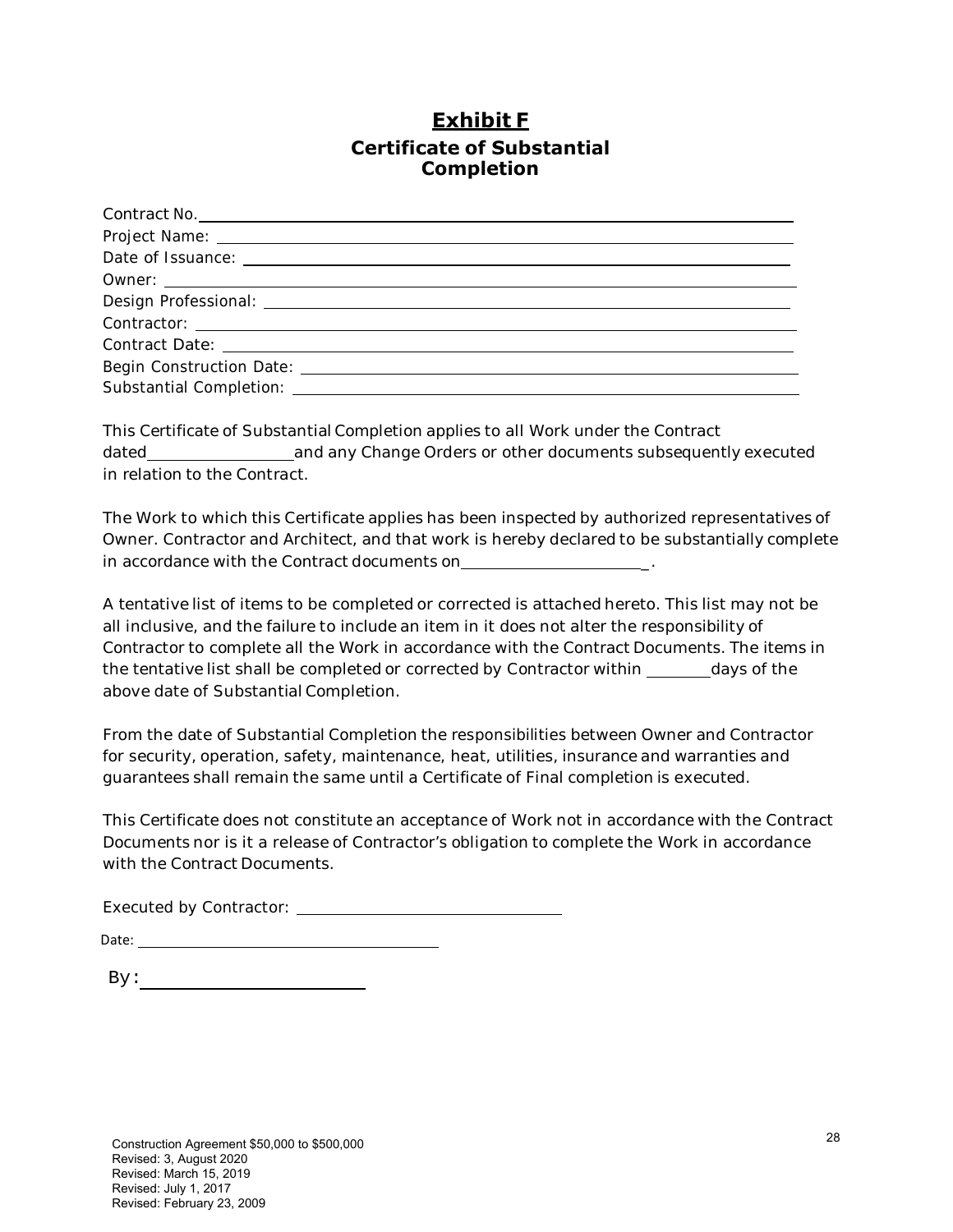# **Exhibit G**

## **CERTIFICATE OF FINAL COMPLETION**

Project #, Name:

Substantial Completion Date:

Final Punchlist Inspection Date:

The Contractor certifies that the Work and all other requirements have been completed in accordance with the Contract for Construction, including, but not limited to:

- ‐ Completion of all discrepancies (punch list items) noted at the time of Substantial Completion
- ‐ Submission of "as-built" plans and specifications, shop drawings, and other record documents.
- ‐ Completion of all Owner training
- Submission of all contractually-required attic stock and spare parts
- ‐ Submission of all final Operation & Maintenance documents and other closeout deliverables
- Submission of consent of Contractor's surety
- Submission and approval of all remaining change order proposals, claims, and applications for payment
- ‐ Payment of all costs incurred for equipment, material, labor and services against the Project

The Contractor further certifies that:

- No liens have been attached against the project
- ‐ No suits are pending by reason of Work on the Project Under the Construction
- ‐ All Workers' compensation claims are covered by Workers' Compensation Insurance are required by law
- All insurance required of the Contractor beyond final payment, if any, is in effect and will not be cancelled or allowed to be expired without notice to the Owner
- ‐ All public liability claims are adequately covered by insurance and that the Contractor shall save, protect, defend, indemnify, and hold the Owner harmless from and against any and all claims which arise as a direct or indirect result of any transaction, event occurrence, or omission related to performance of the Work contemplated under said Contract for Construction.

Upon execution below, this project will be considered complete. This consideration does not relieve the Contractor from its post-construction responsibilities, including the correction of discrepancies noted during the first year after Substantial Completion, warranty issues, latent defects, and other requirements of the Contract for Construction or State law.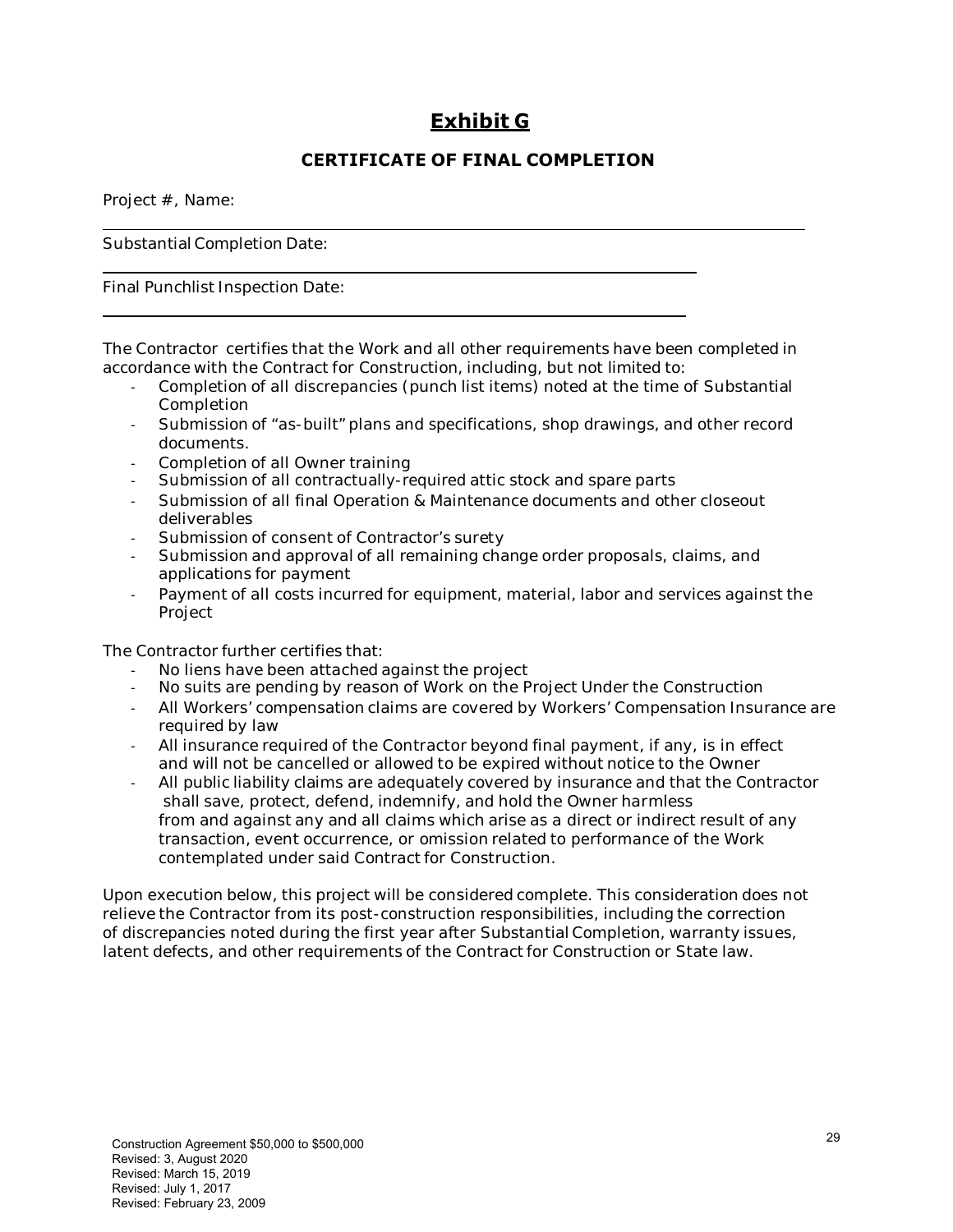# **For Contractor**

Name of Firm:

By:  $\_\_$ Authorized Representative

#### **Project Manager (Parish/Faculty)**

By: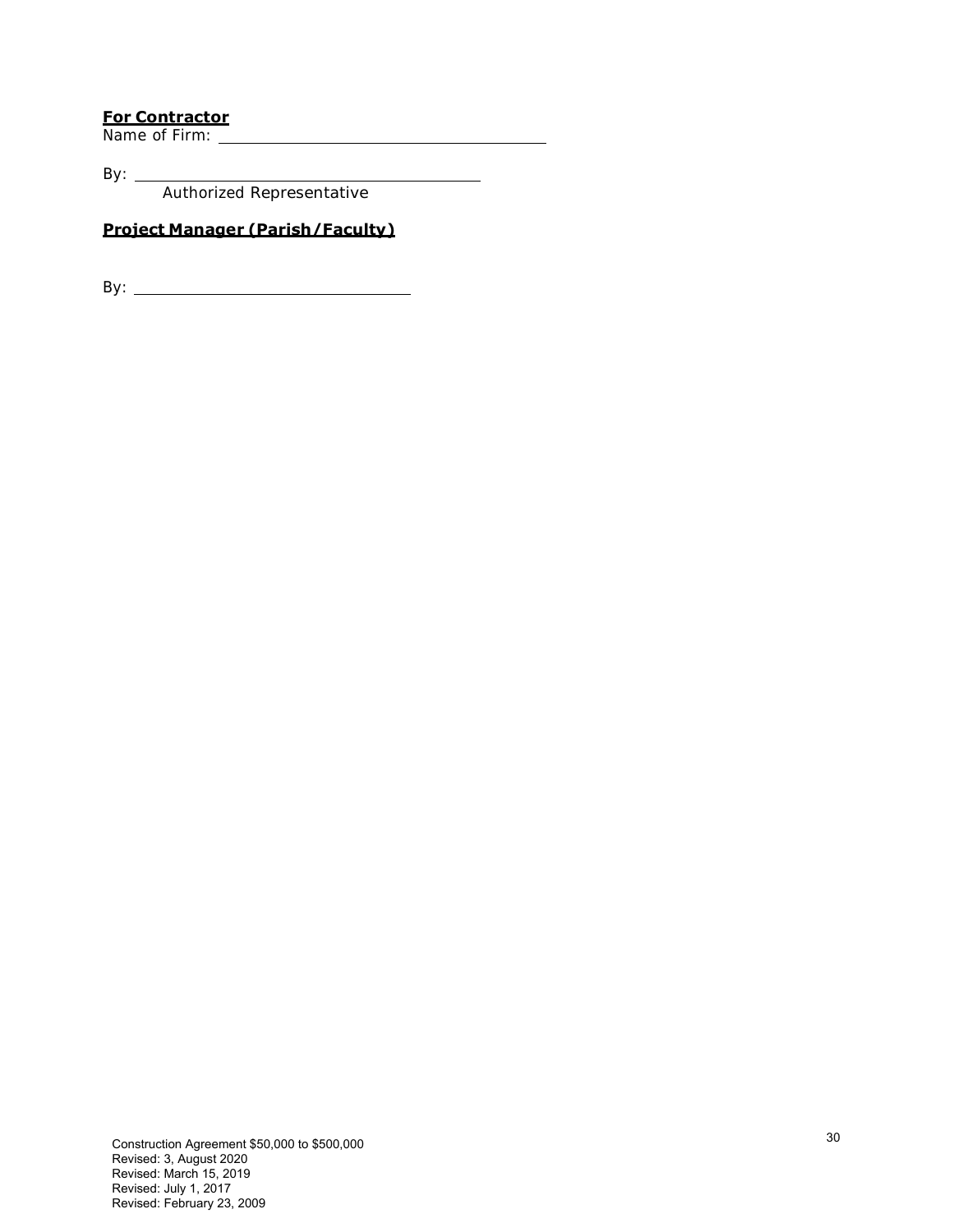# **EXHIBIT H House Rules**

The following is a code of conduct with which all construction related personnel ("**Construction Personnel**") shall comply with while on Site. Contractor shall provide a copy of these rules to each of its subcontractors, suppliers and delivery companies. All references to Construction Personnel hereinafter shall apply to Contractor, its subcontractors, sub consultants and vendors and each of their respective employees (as applicable). Contractor shall be responsible for assuring that all Construction Personnel abide by these rules. Owner or Parish/Facility shall not have any responsibility whatsoever for delays in the Work caused by violations of these rules by Construction Personnel.

**1. PARISH/FACILITY OPERATIONS.** The Project may be performed in a Parish/Facility that will continue to conduct normal Parish/Facility operations. Accordingly, Contractor shall perform its Work in such a manner that the operations, character and atmosphere of the Parish/Facility are not materially impaired, except as may be reasonably necessary for execution of the Work. Contractor shall ensure that Construction Personnel conduct themselves in an appropriate manner so as not to impair the parishioners' experience at the Parish/Facility.

**2.** SAFETY. Contractor shall exercise good judgment and practice safety at all times for the protection of the Construction Personnel, as well as that of Parish/Facility employees, parishioners, pedestrians, vehicles and other property. Contractor shall conduct safety meetings weekly and maintain records of these meetings. Such records shall be made available to the Parish/Facility and the Project Director upon request.

**3.** PARISH/FACILITY SECURITY. All Construction Personnel must enter and leave the premises from the entrance designated for such purpose. Construction Personnel shall dress consistently with their occupational needs, craftsman status and the Parish/Facility's reasonable requirements. All Construction Personnel are subject to inspection by Parish/Facility whenever they leave the Parish/Facility premises.

**4. WORK AREA.** The presence of Construction Personnel shall be restricted to those areas in which Work is being performed, unless they have prior approval. Failure to comply with these requirements will first result in a warning and, upon the second occurrence, removal of offending personnel from the premises for the duration of the Project.

**5.** GENERAL CONDUCT. Construction Personnel shall exhibit conduct befitting the Parish/Facility and shall show deference to Parish/Facility parishioners and employees. All Construction Personnel shall refrain from the use of profanity on Parish/Facility property. Radios are not allowed. Construction Personnel shall be evicted from the Parish/Facility premises permanently if found to be using, possessing or under the influence of alcohol or narcotics. Contractor shall ensure that none of Parish/Facility's personal property (*e.g.,*  furnishings, fixtures and/or equipment) will be removed from the Parish/Facility unless property passes are issued by Parish/Facility management. Contractor shall be responsible for providing restroom facilities and the maintenance and sanitation of this restroom. Use of other toilet facilities is prohibited. Parish/Facility telephones are not to be used unless prior written authorization has been granted by Parish/Facility. Construction Personnel shall exercise particular care in order to avoid damaging phones, phone wires, and TV cables.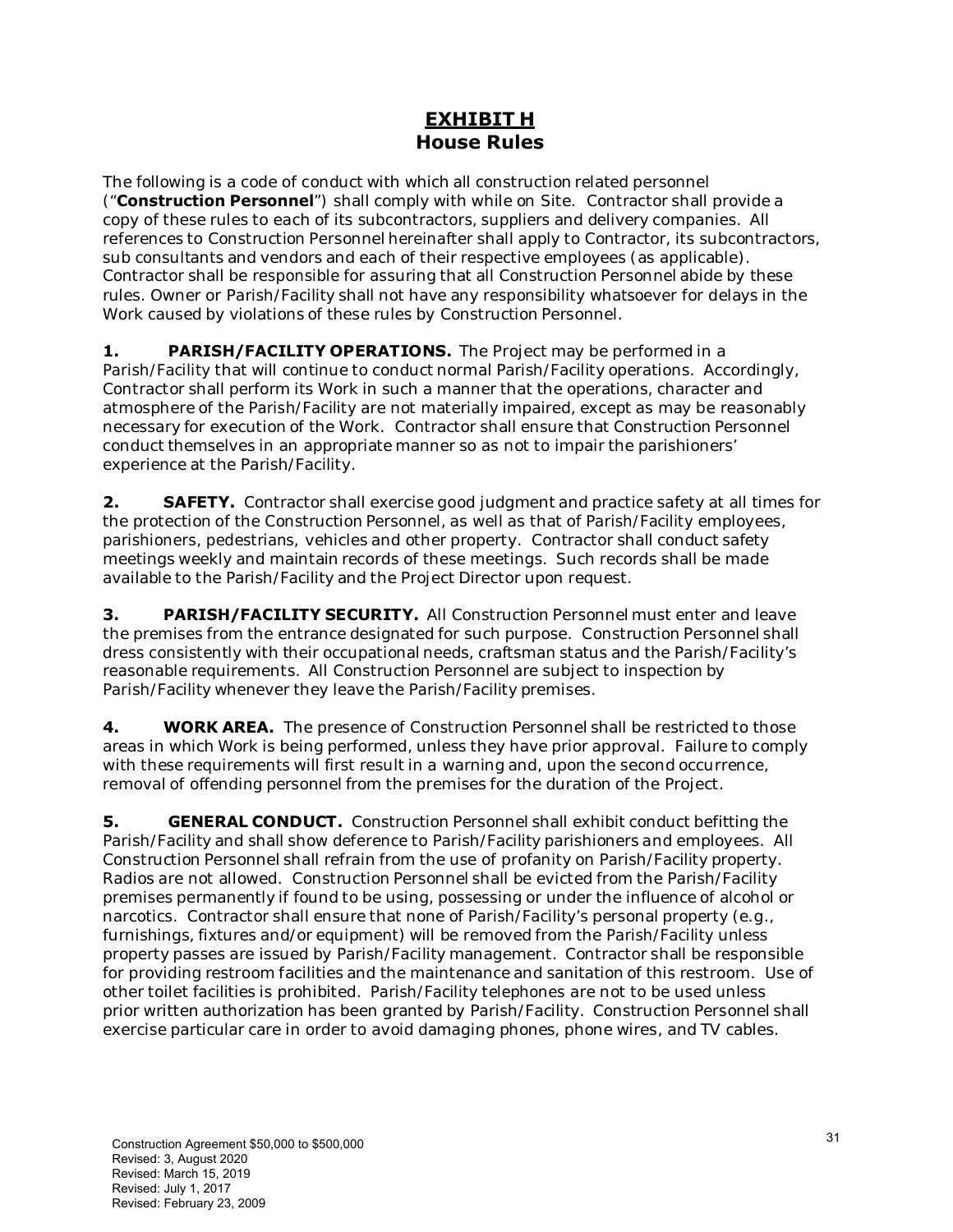Lunch and coffee breaks will be taken in areas designated by Contractor and approved by Parish/Facility.

**6. FIRE PREVENTION.** Smoking shall be allowed only in designated smoking areas in accordance with State Law. Failure to comply with this requirement will result in the offending individual's eviction from the premises by Parish/Facility. Contractor shall provide sand buckets and fire extinguishers for use in the designated smoking areas. Contractor shall use appropriate care and caution in the execution of the Work to prevent building fires. All heatproducing work shall be closely supervised, and Contractor will provide a fire watch and appropriate a fire detection and extinguishing equipment in addition to that provided by Parish/Facility, if reasonably necessary. Contractor shall ensure that all areas where heatproducing Work is being performed are properly ventilated. Personnel performing fire watch duties should be informed of alarm box locations and fire hose cabinet locations.

**7.** STORAGE. Contractor shall supply a lock box or boxes for the safekeeping of construction equipment (*e.g.*, tools). There will be no storage area supplied by the Parish/Facility other than the designated work areas and lock box area. Contractor shall restore all areas used for on-site storage and construction activities to their pre-construction condition, excluding ordinary wear and tear.

**8.** CLEAN-UP. Contractor shall keep all Work areas clean and orderly and shall remove debris on a daily basis. Contractor shall provide containers in each work area for empty cartons and debris. All debris removal shall be Contractor's responsibility (or that of its subcontractors, as applicable).

**9. COMMUNICATION.** It is Contractor's responsibility to keep Parish/Facility reasonably apprised of the activities being performed each day.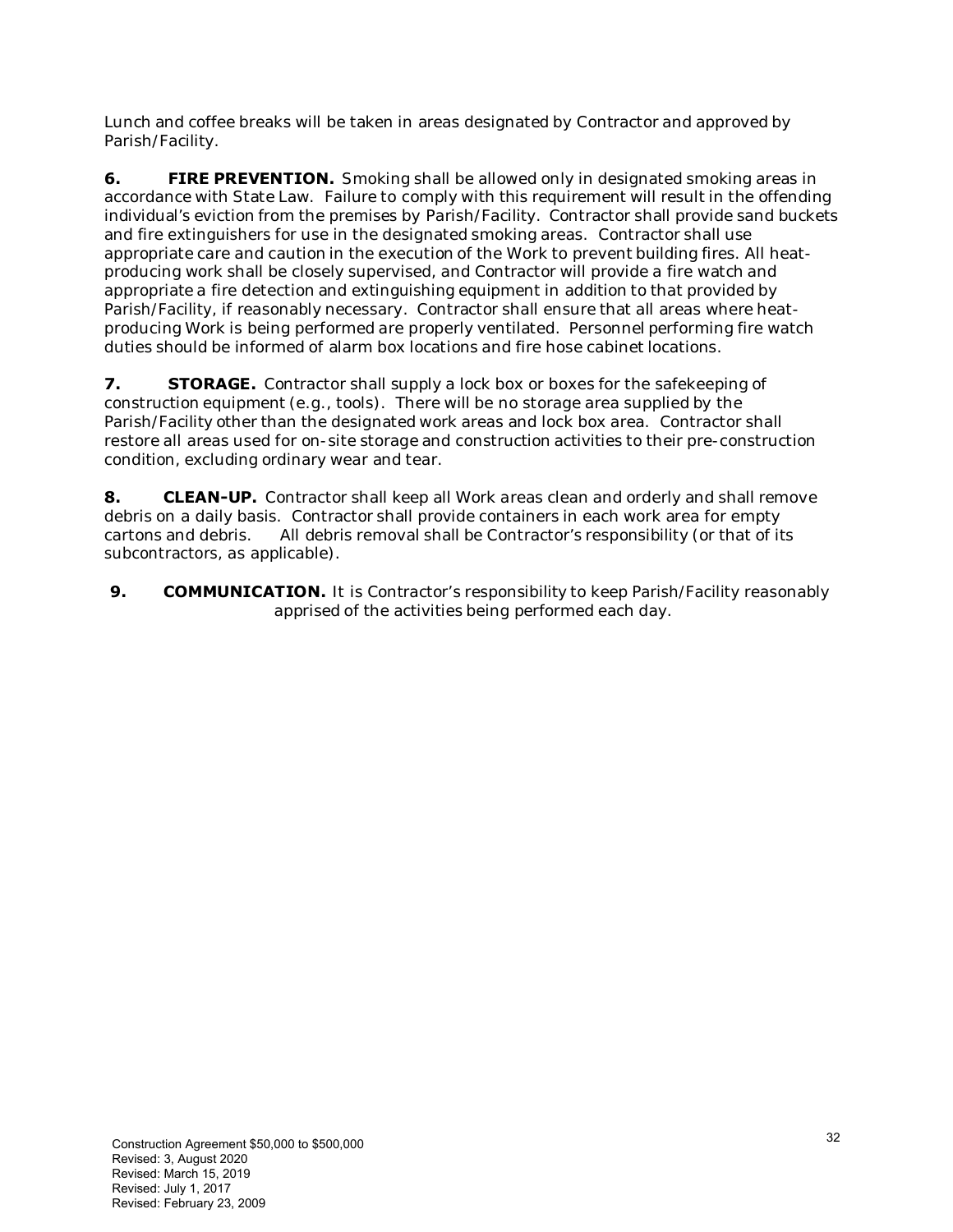# **EXHIBIT I Supplementary Conditions**

#### **These conditions supplement and clarify terms and conditions in the Agreement. The terms of the Agreement shall control in the event of a conflict or inconsistency.**

1. Contractor shall supply all materials, labor, tools, equipment, and supplies required to complete the total Project in accordance with the drawings, specifications and other Contract Documents. In addition, Contractor shall provide all labor, tools and equipment for installation of all Owner supplied items. Prior to beginning an area, Contractor shall list any deficiencies, (i.e., damaged or missing items) and report to Project Director. Contractor shall be responsible for replacing/repairing all items not noted at its sole cost and expense.

2. Contractor shall provide all coordination required for completion of the Project including provision of a full time, on-site Project superintendent and a Project manager. Contractor shall be responsible for conducting, taking and distributing minutes of weekly Project meetings.

3. Required submittals shall be made in accordance with the drawings, specifications and other Contract Documents. In the event of conflict between documents provided by Owner's Architect/Consultant/Project/Manager or designer and this Agreement, the Agreement shall take precedence. Parish/Facility's Project Director shall be provided with complete copies of all submittals made directly to Parish/Facility's, Architect/Consultant/Project/Manager or designer.

4. The Work shall include the receiving, unloading, checking, counting, storing if required, signing for, handling, hoisting, safe keeping and distributing of any and all items furnished by Owner for installation by Contractor. Contractor shall dispose of any crates, boxes, and/or debris generated by Parish/Facility furnished items that are installed by this Contractor.

5. If required or directed by Parish/Facility, Contractor shall be responsible for liquidation of all existing Furniture Fixtures and Equipment (FF&E) designated to be liquidated in the construction documents.

6. The Parish/Facility Certificate of Occupancy will remain in force and will be valid during the entire construction phase, therefore, Contractor will take extreme care in maintaining all existing life safety systems, such as (but not limited to) sprinklers, stand pipes, alarm panels and devices, Fire Department connections, elevator in readiness emergency power, required means of egress, and all fire lane access. Contractor will reconnect expeditiously any such system, which is put out of order by Contractor, or any of Contractor's subcontractors at no cost to Owner. Contractor's proposal includes any necessary temporary and/or permanent connections of new life safety systems included in the scope of this Agreement into existing systems. Contractor will notify Parish/Facility in writing at least seven (7) days in advance of any system shutdown.

7. Contractor will develop a comprehensive phase plan for all activities that affect Parish/Facility operations. This plan shall be submitted to Project Liaison and shall be continuously maintained to reflect current Parish/Facility operation requirements through the course of the Work.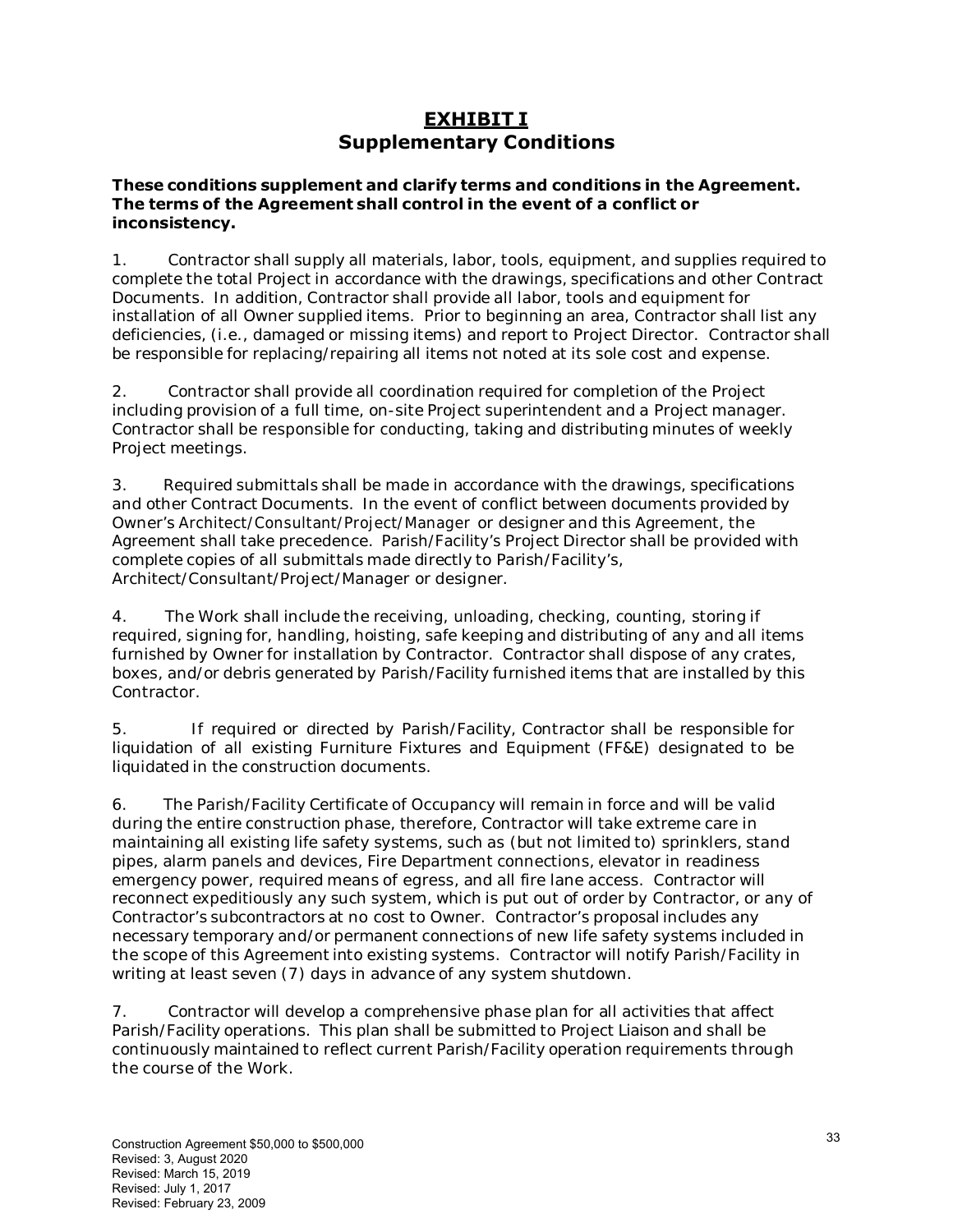8. Subject to the terms of the Agreement, Contractor is responsible for all shift work, overtime and out of sequence work due to discontinuous operations required to meet schedule dates and the logistical requirements of the Project. All costs associated with this Project are included in the Contract Price. Absolutely no claims will be entertained for shift work, overtime or out of sequence work required to meet overall schedule and interim milestone dates.

9. Contractor shall be responsible for providing any and all required lodging and meals at its sole cost and expense.

10. Contractor shall secure and pay for a dumpster for all refuse and waste material. The dumpster location will be determined by Parish/Facility.

11. All finishes are to be protected during Contractor's Work.

12. If required for the Project (as reasonably determined by Parish/Facility) Contractor shall erect and maintain dust-barriers (as reasonably directed by Owner) to separate occupied and public areas from areas of construction. Barriers shall remain in place during construction unless otherwise directed by Project Director. Contractor shall provide necessary protection for phased work as required by Parish/Facility operations. Contractor shall provide adequate protection for guests, existing finishes and Owner furnished equipment.

13. In the event of a utility shutdown, Contractor will diligently schedule work with the Parish/Facility operations staff through the Project Director. Contractor will give the Project Director at least seven (7) days advance notice of any proposed utility shutdown to occupied areas. Utility shutdowns may be permitted only after normal working hours at discretion of the Parish/Facility operations staff.

14. Contractor is to provide security as reasonably required by Parish/Facility and Project Director. Contractor shall maintain strict security of all Parish/Facility supplied material (furniture and hardware) and existing materials. Contractor will replace, at its sole cost and expense, all lost, stolen, damaged and misplaced items.

15. Contractor shall comply with all of the legal regulations, including, but not limited to, OSHA safety regulations and regulations of municipal, city, local, and other government agencies having jurisdiction concerning the Work. Contractor shall give all notices and comply with all laws, ordinances, codes, rules and regulations bearing on the conduct of the Work. If Contractor performs any Work that is contrary to such laws, ordinances, codes, rules, and regulations, it shall make all changes to comply therewith and bear all costs arising there from.

16. All permits, except the actual building permit, required for any part of Contractor's Work, including those to be obtained in the Owner's name, shall be procured and paid for by Contractor.

17. Contractor shall do pre-punch prior to the Substantial Completion Punchlist and shall complete back-punch list items to maintain schedule. Back punches shall be signed off by Contractor, with a written copy provided to Project Director.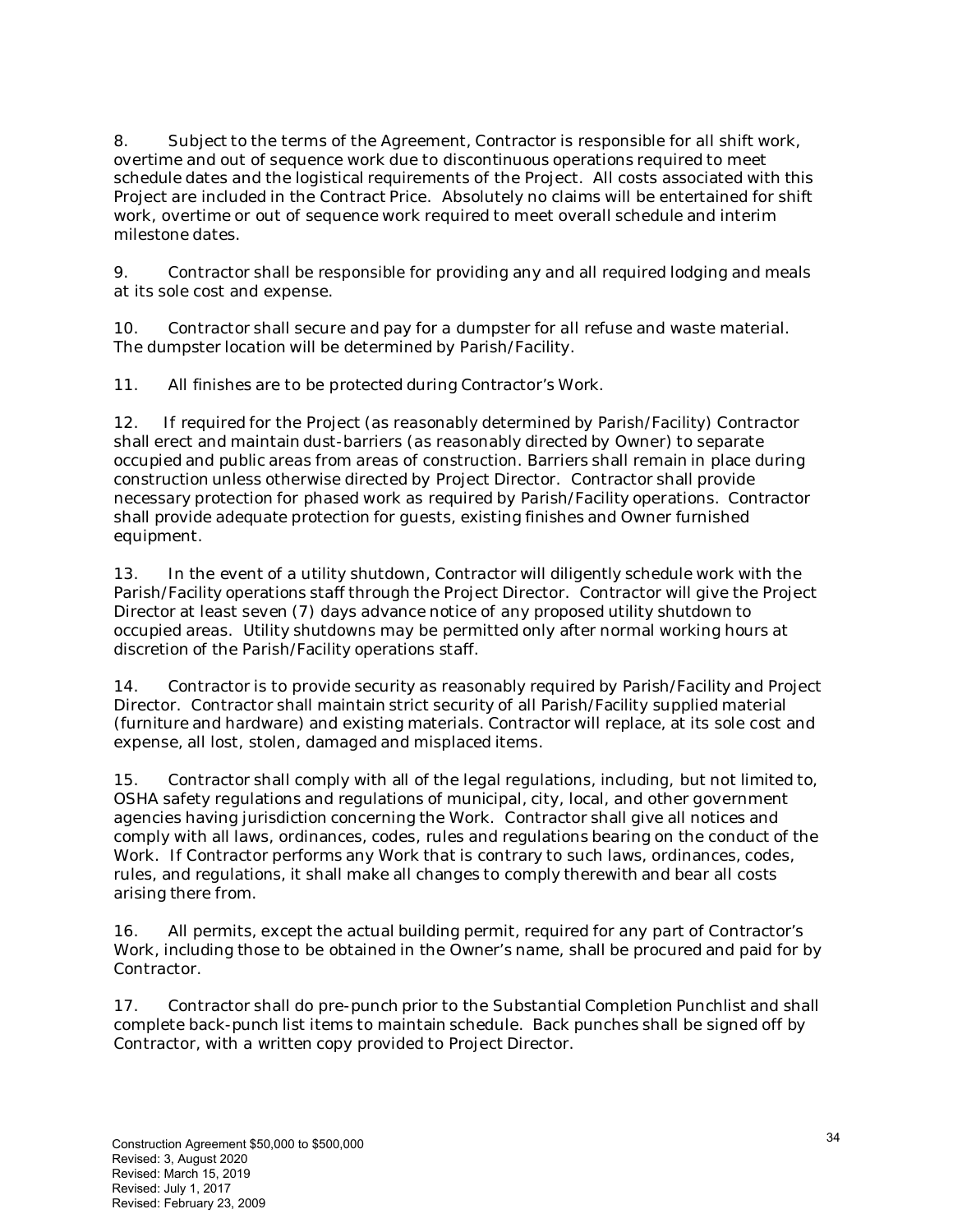18. Contractor shall provide a list of all items remaining when the job is completed, including quantities and sizes.

19. Contractor shall thoroughly clean, vacuum and dust areas of construction prior to turnover.

Construction Agreement \$50,000 to \$500,000 Revised: 3, August 2020 Revised: March 15, 2019 Revised: July 1, 2017 Revised: February 23, 2009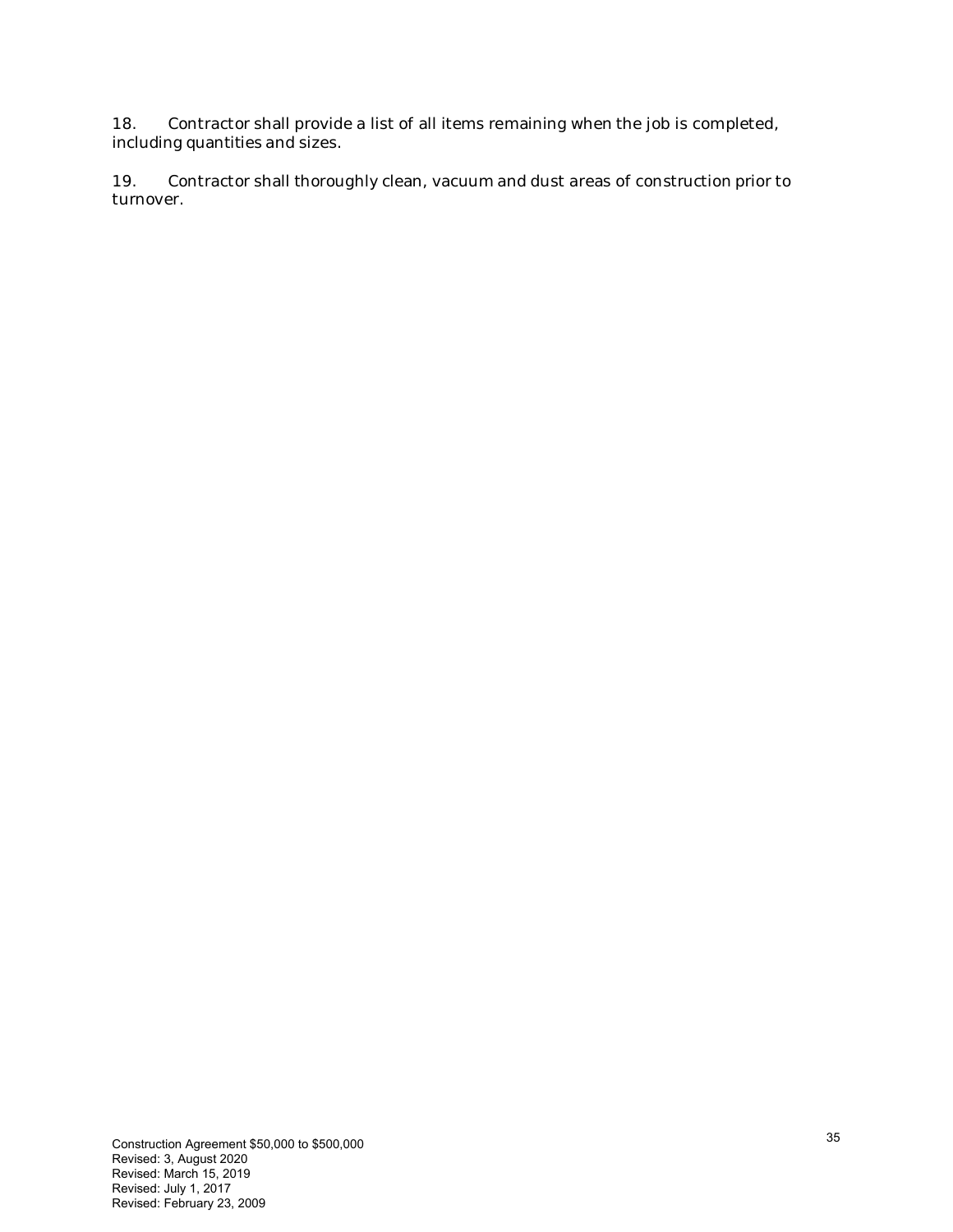# **Exhibit J Insurance Requirements**

**REQUIRED INSURANCE:** At Contractor's expense, Contractor shall maintain insurance coverage of the following types continuously throughout the term of this Agreement or during any period Work is performed relating to this Agreement (and such further periods if required below):

**WORKERS COMPENSATION AND EMPLOYER'S LIABILITY:** Contractor shall carry Workers Compensation fulfilling the requirements of any and all applicable workers' compensation laws. Contractor shall also carry Employers Liability insurance with a limit not less than \$1,000,000 each accident for bodily injury, \$1,000,000 each employee for bodily injury by disease, and \$1,000,000 policy limit for disease. Contractor waives, on its behalf and its insurers, all rights against Owner and its agents, officers, directors, and employees for recovery of damages to the extent these damages are covered by the Workers Compensation and Employers Liability or Commercial Umbrella Liability insurance obtained by Contractor pursuant to this Agreement. Contractor shall obtain an endorsement equivalent to ISO form WC 00 03 13 to affect this waiver.

**COMMERCIAL GENERAL AND UMBRELLA LIABILITY INSURANCE:** Contractor shall carry commercial general liability ("**CGL**") and, if necessary, commercial umbrella insurance with a limit of not less than \$2,000,000 each occurrence subject to the following:

• If such CGL insurance contains a general aggregate limit, it shall apply separately to the Work under this Agreement.

• The CGL insurance shall be written on ISO occurrence form CG 00 01 01 96 (or a substitute form providing equivalent coverage) and shall cover liability arising from premises, operations, independent contractors, products-completed operations, personal injury and advertising injury, and liability assumed under an insured

• Owner and Parish/Facility shall be included as an insured using ISO additional insured endorsement CG 20 10 or a substitute providing equivalent coverage.

• This insurance shall apply as primary insurance with respect to any other insurance or self-insurance programs afforded to Owner. There shall be no endorsement or modification of the CGL to make it excess over other available insurance. Alternatively, if the CGL states that it is excess or pro rata, the policy shall be endorsed to be primary and neither excess of nor contributory with any insurance or self insurance carried by Owner.

• Contractor waives on behalf of itself and its insurers all rights against Owner and its agents, officers, directors and employees for recovery of damages to the extent these damages are covered by insurance maintained pursuant this Agreement regardless of deductibles, if any.

**COMMERCIAL AUTO INSURANCE:** If Contractor's scope of Work under this Agreement requires or involves the ownership, maintenance or use of an auto, Contractor shall carry Commercial Auto Insurance with a limit of insurance no less than \$2,000,000 each accident subject to the following:

• The insurance shall be on a form no less broad than ISO form CA 00 01 10 01.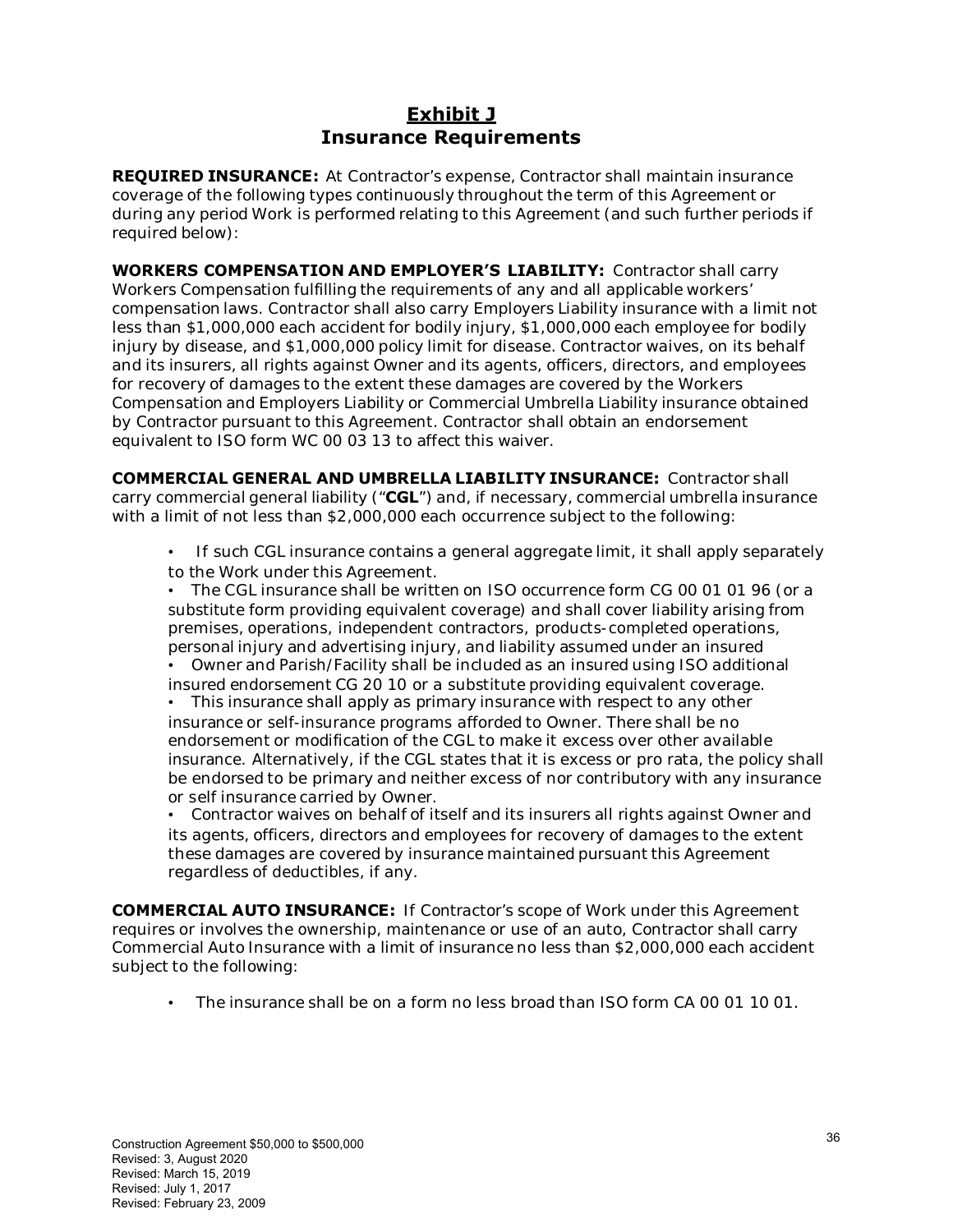- Coverage shall apply to "any auto" whether owned, scheduled, leased, hired or other.
- Coverage shall extend to Owner for its vicarious liability, if any.
- The required Commercial Umbrella insurance may be used to meet the required limit.

**COMMERCIAL PROPERTY INSURANCE:** Contractor may, at its option, purchase insurance to cover its personal property. In no event shall Owner be liable for any damage to or loss of personal property sustained by Contractor, whether or not it is insured, even if such loss is caused by the negligence of Owner, its employees, officers, directors, or agents.

**BUILDER'S RISK:** Prior to the start of construction, Contractor shall purchase or cause to be purchased Builder's Risk insurance covering the entire Work at the jobsite. This insurance shall be on a 100% completed value (replacement cost) form. For renovation projects, the 100% completed value may be achieved through a combination of property policy and/or builder's risk insurance. This insurance shall cover the perils covered under a special cause of loss ("all-risks") form and include cold testing, windstorm, and collapse, including collapse resulting from design error. Flood Insurance with a limit as close to the amount of the Builder's Risk as is reasonably available shall be obtained if the location is in the special flood hazard areas. The Builder's Risk shall also include earthquake coverage with a limit as close to 75% of the Builder's Risk limit if the location is in a zone with a hazard rating of 24 or higher according to the 1996 US Geological Survey Shaking Hazard maps Flood and earthquake requirements are subject to annual review and modification in recognition of changes in the insurance marketplace and reasonableness of premium.

This insurance shall apply to property intended for incorporation into the Work for the entire duration of the Agreement including:

- property in the course of construction, reconstruction, or repair
- property while in transport to the site
- property stored at the site or off premises
- scaffolding, staging, shoring, formwork, fences, false work, and temporary buildings and any similar items commonly referred to as construction equipment located at the site

• furniture, fixtures, and other personal property typical to a Parish/Facility located on premises or in storage or at any other temporary location

The policy shall cover the cost of removing debris, including demolition as may be made legally necessary by the operation of any applicable law, ordinance or regulation.

Permission to occupy or a partial occupancy clause or definition must be included and shall allow occupancy without qualification.

This insurance shall include Business Interruption coverage on behalf of Owner only for full recovery of continuing expenses of the Parish/Facility projected for 12 months following a covered loss. Such limit shall be sufficient to avoid a coinsurance penalty.

The deductible portion of any covered property loss however caused shall be borne by Contractor and subject to the approval of Owner, such approval not to be unreasonably withheld.